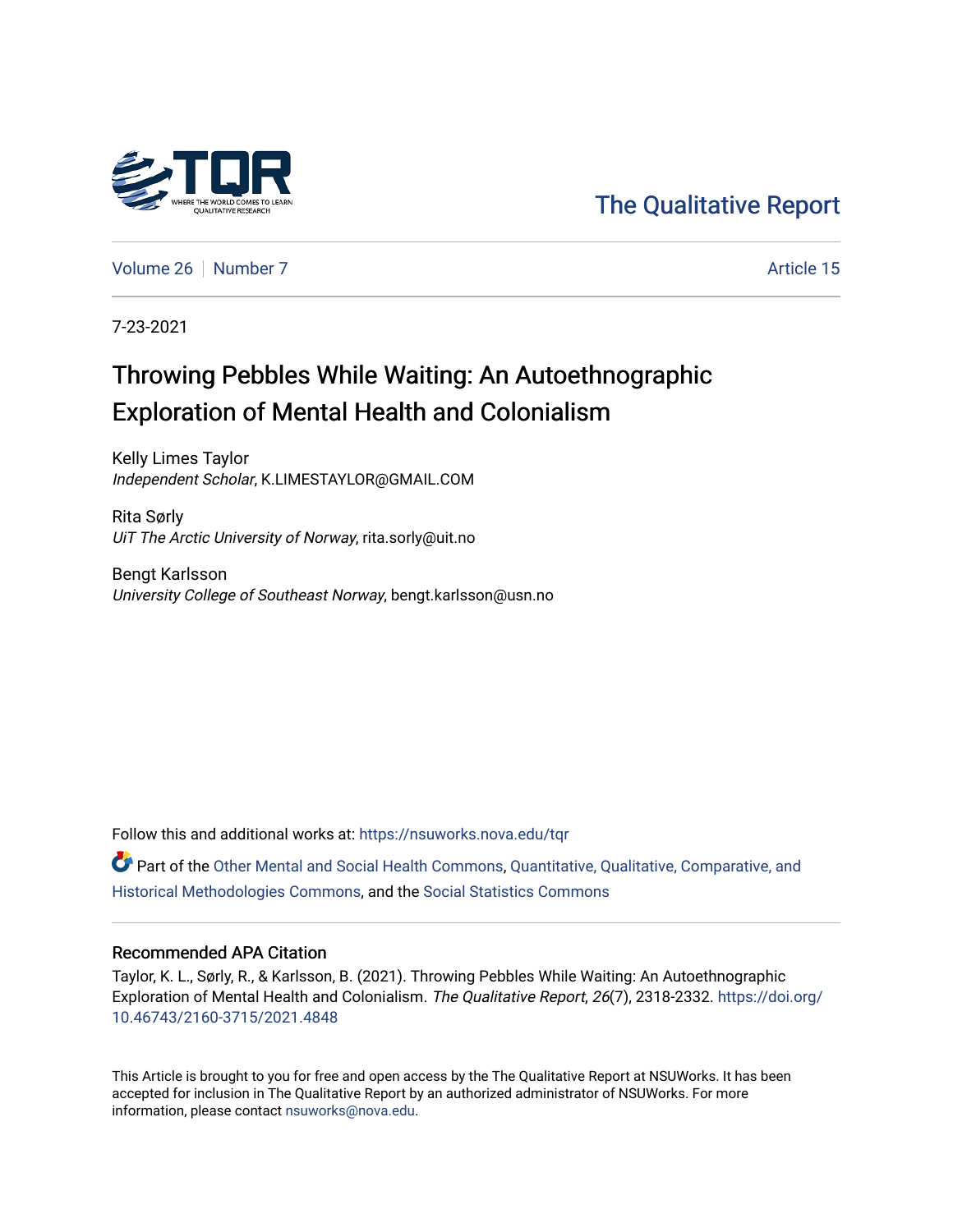# **Qualitative Research Graduate Certificate** Indulge in Culture Exclusively Online . 18 Credits **LEARN MORE**



## **Abstract**

In this article, three scholars jointly investigate questions of Western colonization and mental health. While their areas of interest and experience vary, the authors discuss oppression as a common thread connecting their ideas about mental health and its medicalization. In line with Toyosaki et al. (2009), the researchers did a community autoethnography, performing written dialogue as a dynamic research method. Using a sequential model, Kelly Limes Taylor wrote about her experience, passed it on to Rita Sørly and Bengt Karlsson. Karlsson added his story to the previous writing, and he passed it on to Sørly for further addition of stories. Sørly passed the stories added to Limes Taylor, which added new reflections. Together, the three researchers explore various questions: Who determines what is normal or humane in our society, and who gets left out of those decisions? Do mental health providers make a positive difference, or are they merely legalizing new forms of oppression? What happens when one simply cannot mentally assimilate the dominant narratives that excuse oppression, environmental destruction, and/or insatiable economic practice? Through the lens of their own experience, Limes Taylor, Sørly, and Karlsson share their thoughts on these and other questions as they jointly explore ideas of mental health identity in the context of Western colonialism.

## Keywords

mental health, colonialism, autoethnography

## Creative Commons License



This work is licensed under a [Creative Commons Attribution-Noncommercial-Share Alike 4.0 International](https://creativecommons.org/licenses/by-nc-sa/4.0/)  [License](https://creativecommons.org/licenses/by-nc-sa/4.0/).

## Acknowledgements

We would like to thank the reviewers for their helpful comments on our early version of the article.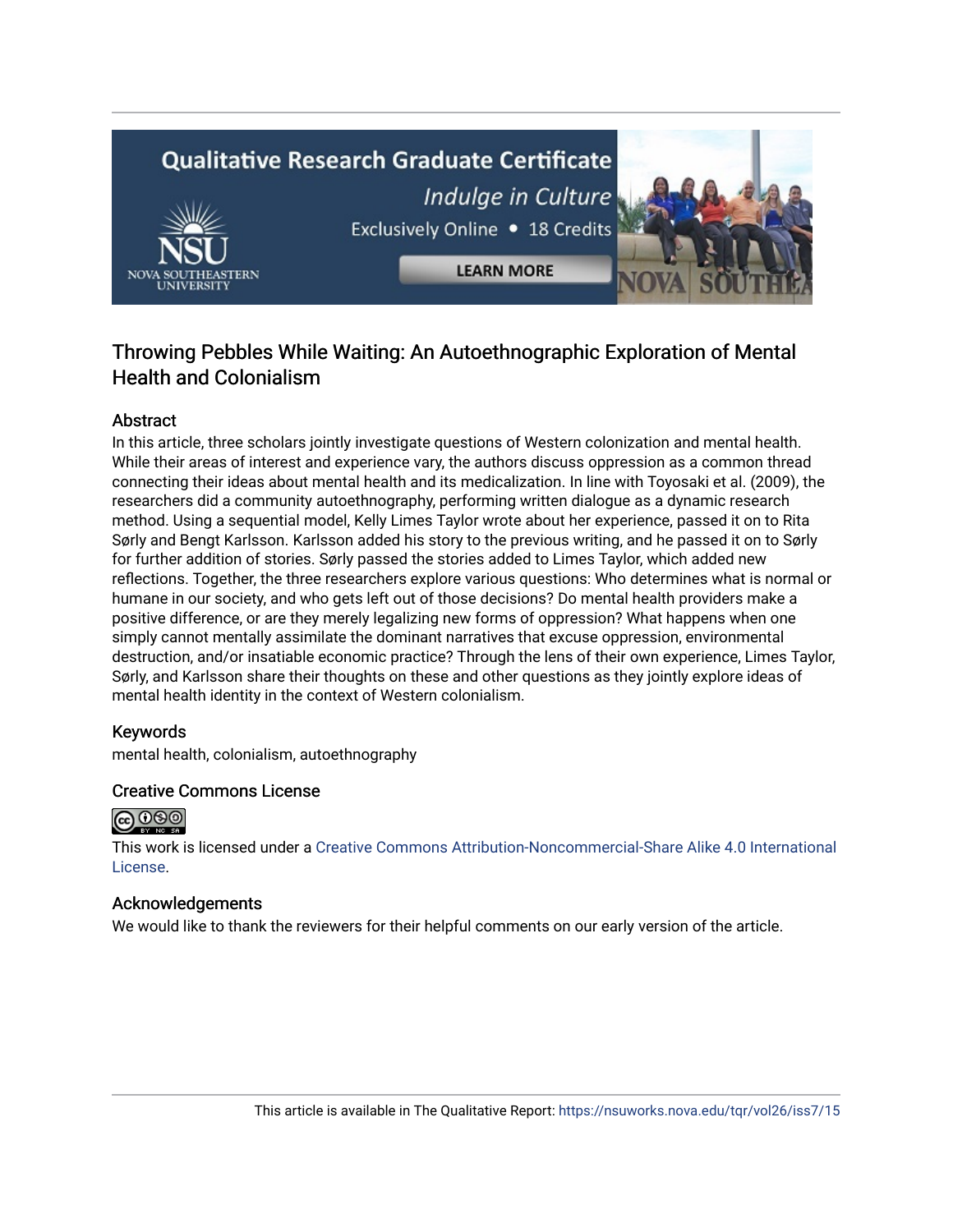Throwing Pebbles While Waiting: An Autoethnographic Exploration of Mental Health and Colonialism

Kelly Limes Taylor (*Independent Scholar*) Rita Sørly (*UiT The Arctic University of Norway*)

Bengt Karlsson (*University College of Southeast Norway)*

## **Abstract:**

In this article, three scholars jointly investigate questions of Western colonization and mental health. While their areas of interest and experience vary, the authors discuss oppression as a common thread connecting their ideas about mental health and its medicalization. In line with Toyosaki (2009), the researchers did a community autoethnography, performing written dialogue as a dynamic research method. Using a sequential model, Kelly Limes Taylor wrote about her experience, passed it on to Rita Sørly and Bengt Karlsson. Karlsson added his story to the previous writing, and he passed it on to Sørly for further addition of stories. Sørly passed the stories added to Limes Taylor, which added new reflections. Together, the three researchers explore various questions. Who determines what is normal or humane in our society, and who gets left out of those decisions? Do mental health providers actually make a positive difference, or are they merely legalizing new forms of oppression? What happens when one simply cannot mentally assimilate the dominant narratives that excuse oppression, environmental destruction, and/or insatiable economic practice? Through the lens of their own experience, Limes Taylor, Sørly and Karlsson share their thoughts on these and other questions as they jointly explore ideas of mental health identity in the context of Western colonialism.

**Keywords**: mental health, colonialism, autoethnography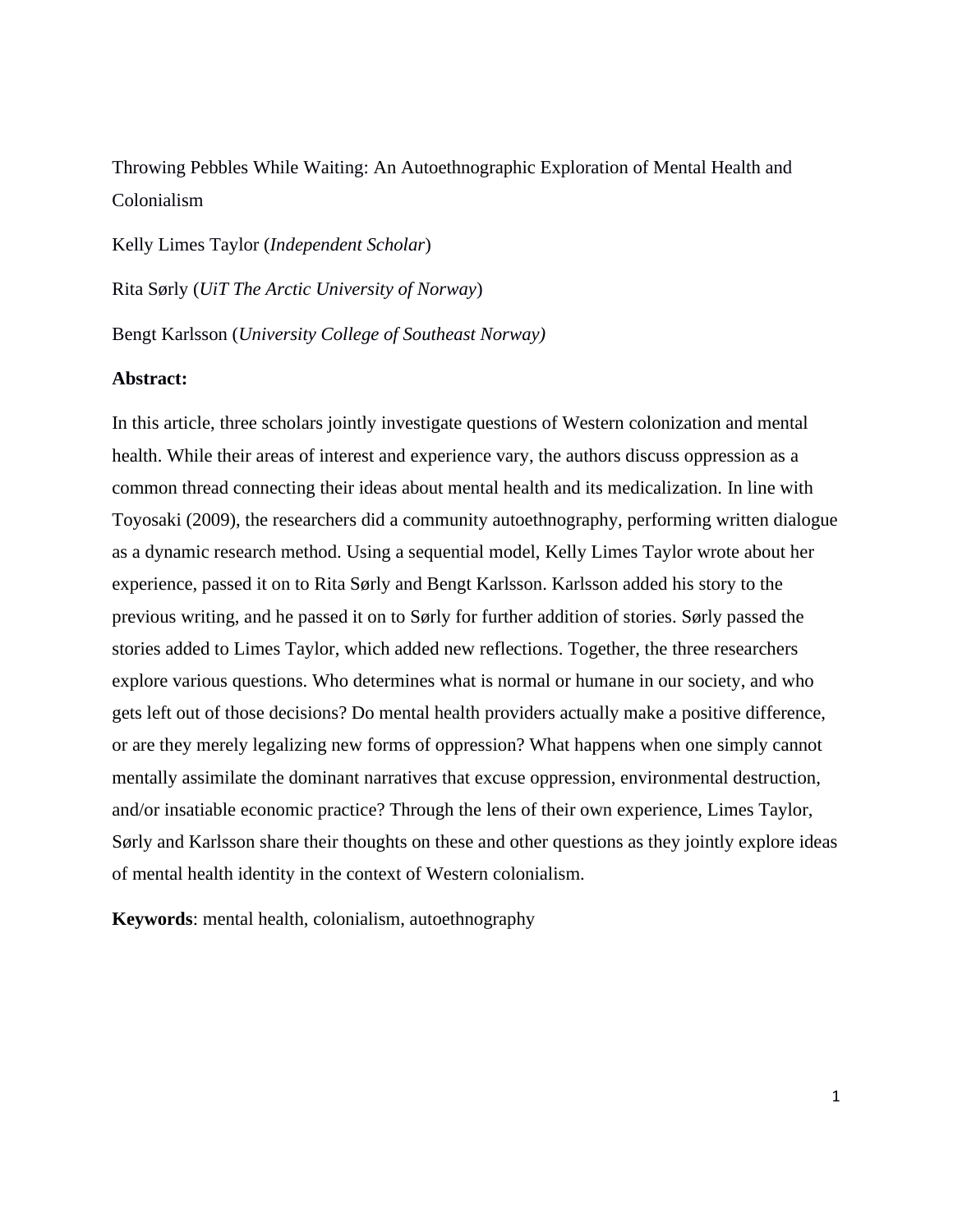## **An autoethnographic choice**

Qualitative research was considered an appropriate choice of method for our work, as it is a situated activity that locates us researchers as observers in the world (Denzin and Lincoln, 2013). Qualitative methods consist of a set of interpretive, material practices that not only make the world visible, but it also transforms the world. The world is turned into a series of representations – fieldnotes, interviews, conversations, photographs, recording and stories, where we study things in their natural settings, attempting to *'make sense of or interpret phenomena in terms of the meaning people bring to them'* (Denzin and Lincoln, 2013, p.7). The researchers may be seen as makers of quilts, *bricoleurs*, producing bricolages of material; a pieced- together set of representations fitted to a complex situation (ibid.) in a specific context. While working with qualitative representations, improvising, creating and listening to each other stories blending together, overlapping and forming new creations, we decided to use our stories in an autoethnographic manner. Using personal experiences ("auto") to describe and interpret ("graphy") cultural experiences, beliefs, and practices ("ethno") underline the need for reflexivity while doing research (Adams, Ellis and Holman Jones, 2017).

Autoethnography is both a research method and a distinct way of writing, but more than a representation of one's own experiences. The goal is to create a text that can represent a dialogical approach to culture *and* experiences (Karlsson and Sørly, 2021). Some authors suggest that the main idea of autoethnography is of personal narratives addressing central theoretical debates in sociology (Laslett, 1999; Aure, 2019), and, we add, in other social and health disciplines.

As researchers we had an aim with our work; to envision and engage in critical community building that works to resituate identified social, cultural and sensitive issues (Toyosaki et al, 2009) related to mental health and colonialism. While working with each other's stories, we found that we were working with community autoethnography. This can be defined as (1) an intimate research methodology for self- discovery and self- construction, (2) a relationshipmaking activity among researchers who participate in and co -construct each other's existence, and (3) a topic- centered and interpretive approach which helps its participants create a safe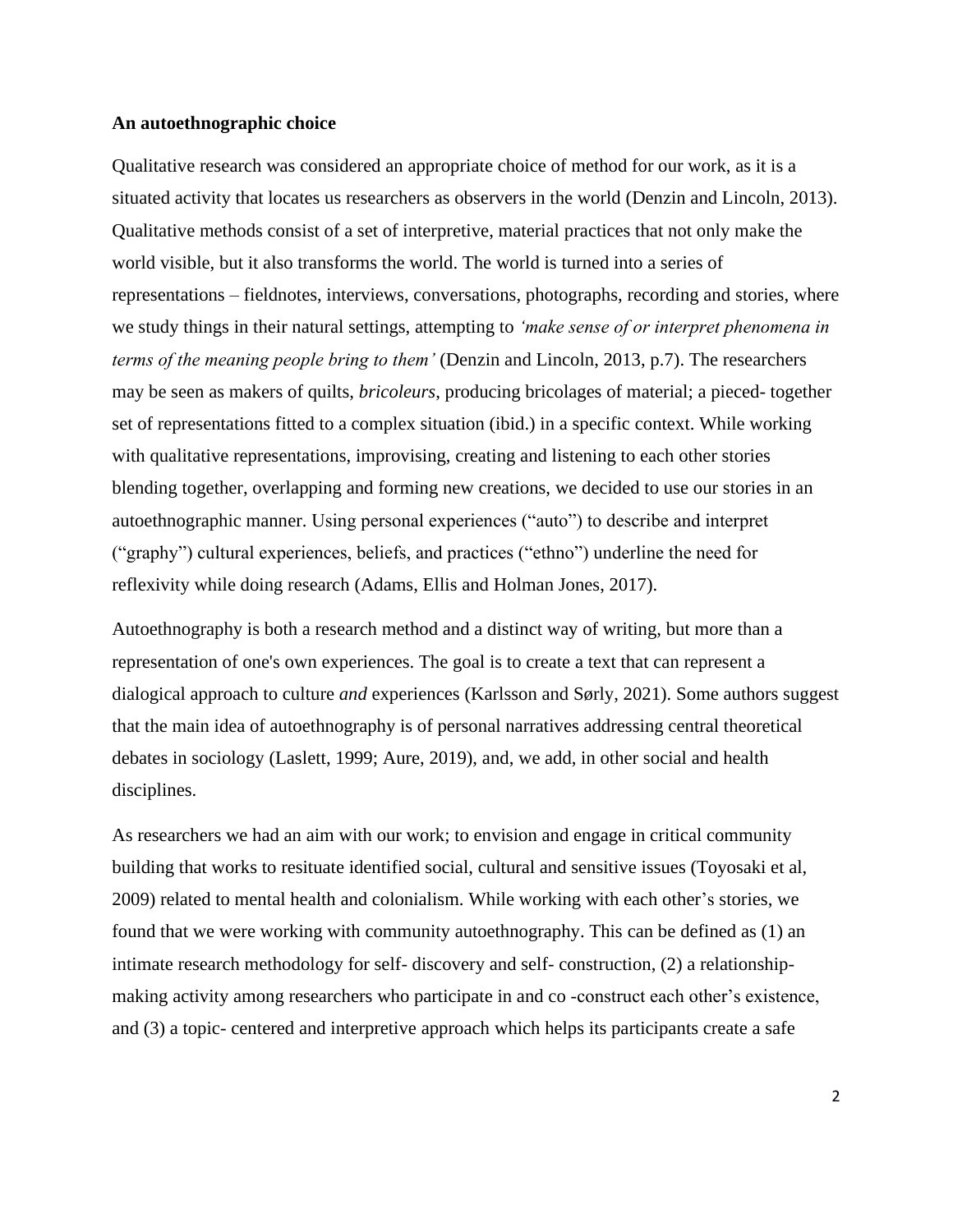environment gaining in depth understanding of the topic (Toyosaki et al, 2009) – in our case, mental health, and colonialism.

We shared written stories with each other. Our autoethnographic pieces, all written within the frame of mental health and colonialism, were sent in the following manner: Limes Taylor wrote about her experience, passed it on to Sørly and Karlsson. Karlsson added his story to the previous writing and passed it on to Sørly for further reflections and addition of stories. Sørly passed the stories added to Limes Taylor, which added new reflections, closing the process for now. Each author analyzed the received story, using a social perspective, taking on the other's perspective, for building a communal relationship, before passing it on to the other authors. The community- autoethnographic writing process rests upon reflexivity, recognizing the effect of the self on a context as a necessary constituent of the context and vice versa (Toyosaki, 2009, p.77). In line with Toyosaki et al (2009), we see community autoethnography as a way of doing cultural criticism through breaking silence, encouraging perspectives taken, and work towards social change.

The results of this process are presented as texts in a dynamic movement between the researchers. We all shared stories, reflecting and giving new perspectives to each other. We have chosen to present the work in the following order: Kelly's story, Bengt's reflections on Kelly's story and a new story, Rita's response to these stories and adding of a story, and finally, Kelly's reflections upon the whole process.

Our research is placed within a certain sociocultural position, and our value systems have affected our writing. The research, the design of our work, and the analysis of data is a way of fighting against marginalization and colonialism within a mental health context. That does not impair the quality of our research. On the other hand, we find, through dynamical processes of reflexivity and writing, to be ensuring concepts such as trustworthiness, credibility, trustworthiness and relevance. Each author is responsible for ensuring quality in the research process.

As our research is based on our own stories and reflections and does not include interviews or other data with participants, there was no need for approval from Institutional Review Boards, or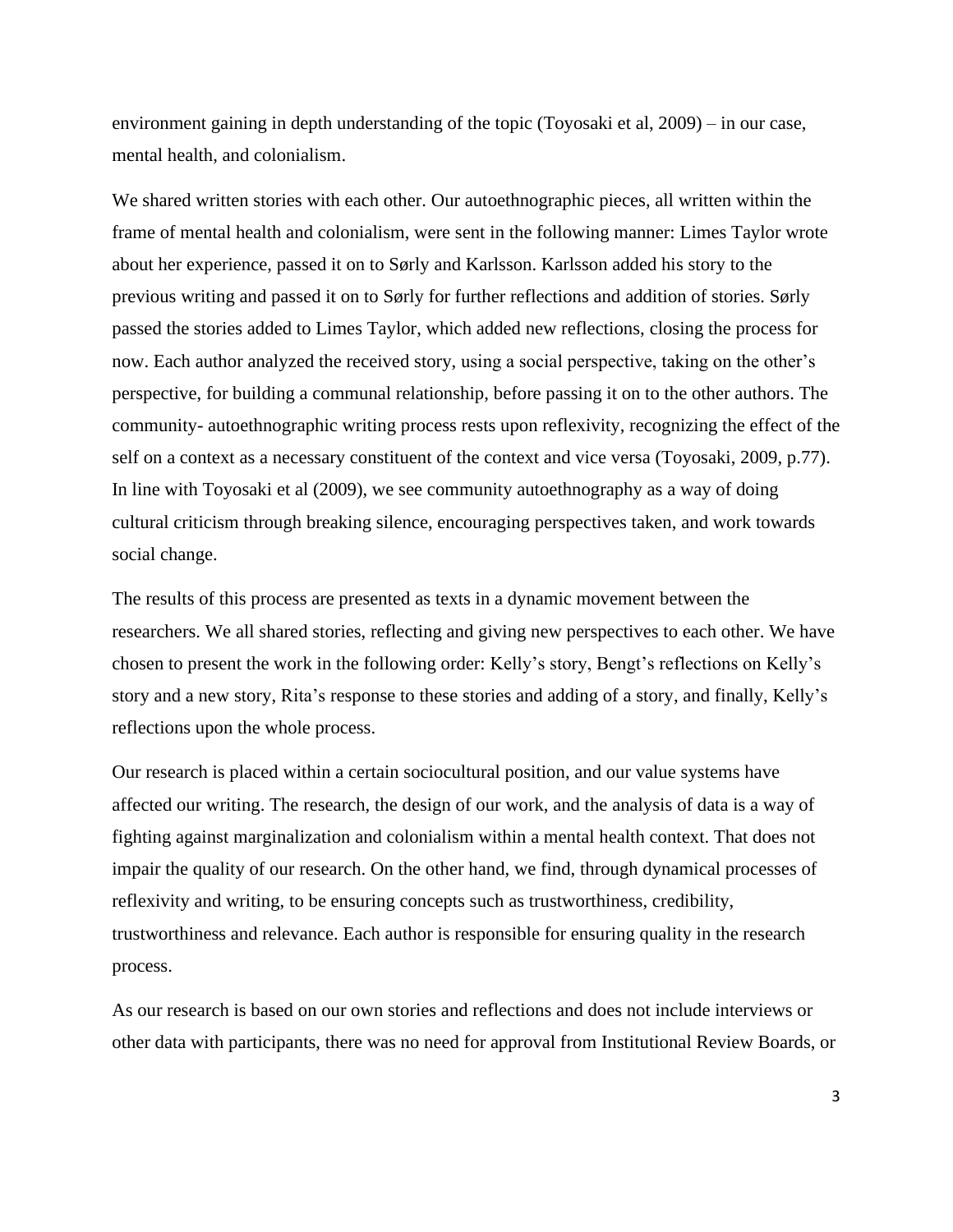other ethical committees. The study referred to by Rita Sørly, on user involvement among Sami mental health service users, was supported by the Sami Parliament (HS 003/18) and Sámi Norwegian National Advisory Unit on Mental Health and Substance Abuse (S- 07 2018).

## **Kelly Limes Taylor: Beginnings**

For a few years now, I've been writing about knowledge-based oppression in the United States context. More specifically, I've written about (1) how this White-supremacist settler colony has used education and its institutions of knowledge dissemination and reification (i.e., schooling and academia) to perpetuate itself; and (2) how peoples have resisted this through understandings of their kinship networks, of the land and space around them, and of their word-based practices (such as oral and written language use, storytelling, myth-making, mental universes based on language use) (Limes-Taylor Henderson, 2016; Limes-Taylor Henderson 2017; Limes-Taylor Henderson, 2018; Limes-Taylor Henderson, 2019); Limes-Taylor Henderson & Esposito, 2019 . While this work has led me to historical and theoretical analyses of the United States, I've only recently begun to consider what these analyses could mean in lived experience. And, perhaps more importantly, I've only begun to consider how that lived experience makes so-called marginalized<sup>i</sup> peoples feel.

Let me be even more honest, not hiding behind a "we": I've only begun to consider how that lived experience makes *me* feel.

I have lived in the United States my entire life. As a Black, queer, Muslim cis woman, I have received consistent, unabated messaging that I am inferior or unacceptable, no matter how good of a person I am, no matter what I do. While I may experience this sense of unacceptability within my own so-called marginalized groups (e.g., my knowledge that I should not be forthcoming about my sexuality in all Muslim contexts, and my feelings of alienation when in White LGBTQI spaces), this experience is greatly exacerbated when considering the deleterious effects of the dominant culture's treatment of purported minorities.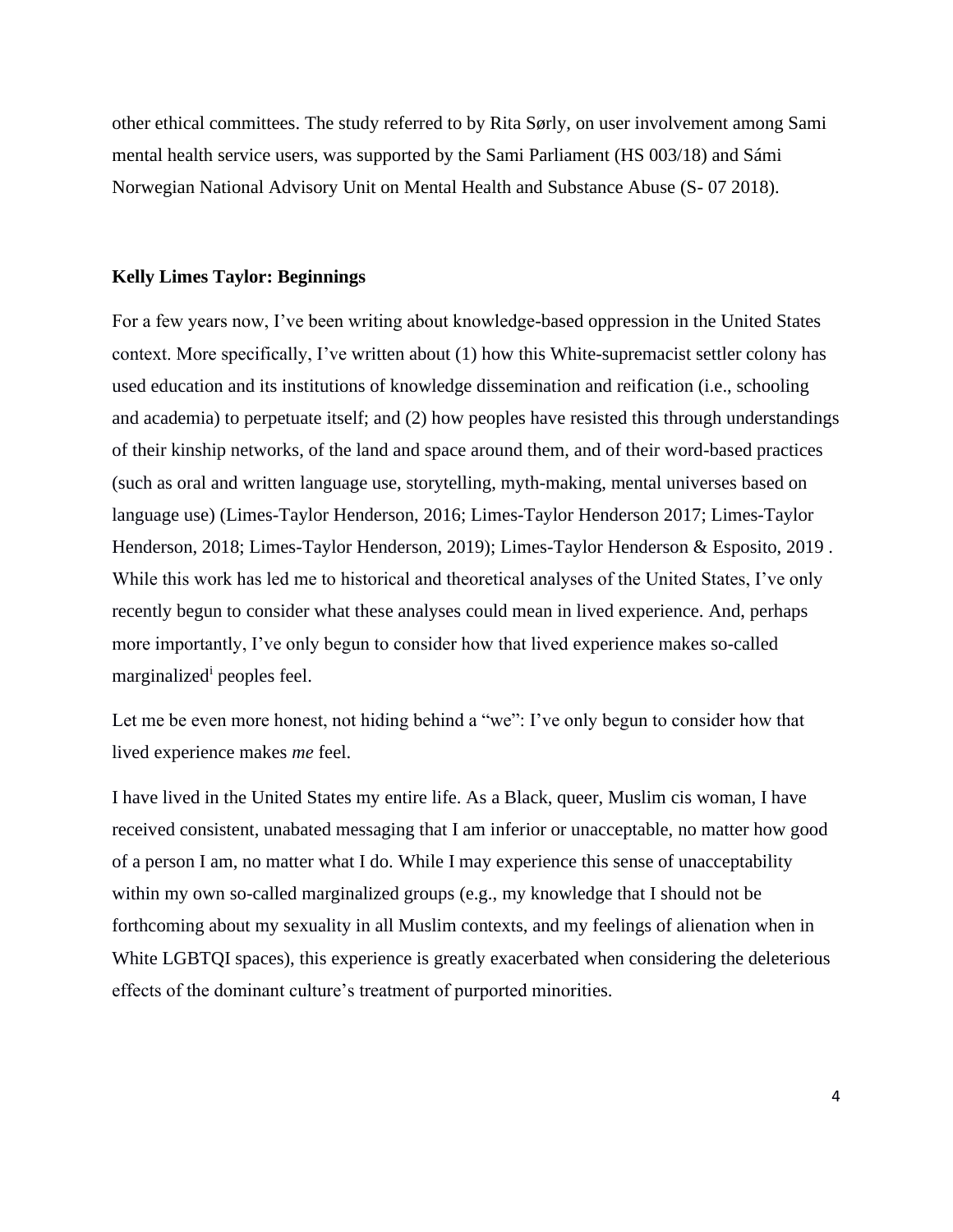Much of my work was inspired by questions that I've asked myself while watching daily newscasts or learning about current events on social media. For example: *What does it mean that most non-Indigenous people in this country could know nothing about the epidemic of Indigenous women's murders and kidnappings happening across North America? What does it mean that the spate of police murders of Blacks is a topic for debate? What does it mean that our political leaders can be sexist, xenophobic, homophobic, and racist, yet their views are given air time and the benefit of the doubt? What does it mean if one does not have a normed-body, or a particular accent, or the documentation that permits one's existence within man-made borders?* 

I've explored different answers to the question *What does it mean…?* The answers led me to theories and explanations that have helped me (and others, I hope) better understand my country. But marginalized peoples' experience with deep sadness and despair is often the unacknowledged starting point of these theories and explanations, and, by moving them into the world of theory, I believe that the sadness and despair can become disembodied. Even unreal. My understanding of this, of course, developed over time and was influenced by researchers that have spoken to this disconnect in various ways (Borland, 1991; Code, 1993; Dwyer & Jones, 2000; Fanon, 1952/2008; Hartman & Wilderson, 2003; Mills, 2007; Smith, 1999).

While this disembodiment and break from reality may be an appropriate starting point for those of us trying to understand our condition while struggling under the weight of minoritization in these lands, remaining in this state of rhetorical disembodiment actually helps the White supremacist, settler-colonialist project (Hartman, 1997; Smith, 1999; Sullivan & Tuana, 2007; Swartz, 2007; Welcome, 2004). As people historically positioned as objects in the Western settler-colonial paradigm – objects to be used or eliminated, studied or civilized – the dominant power structure has never recognized us as *minds and souls in bodies*, like normed humans are presumed to be. In other words, the U.S. settler colony has historically required the disembodiment of minoritized peoples. For those of us suffering under the larger colonialist project, then, continued disembodiment does not work for our long-term benefit, including mine. Going forward, I may write about minoritized scholars' working toward the embodiment of our peoples' experiences – including those who are currently doing the work – but, first, I need to start with myself.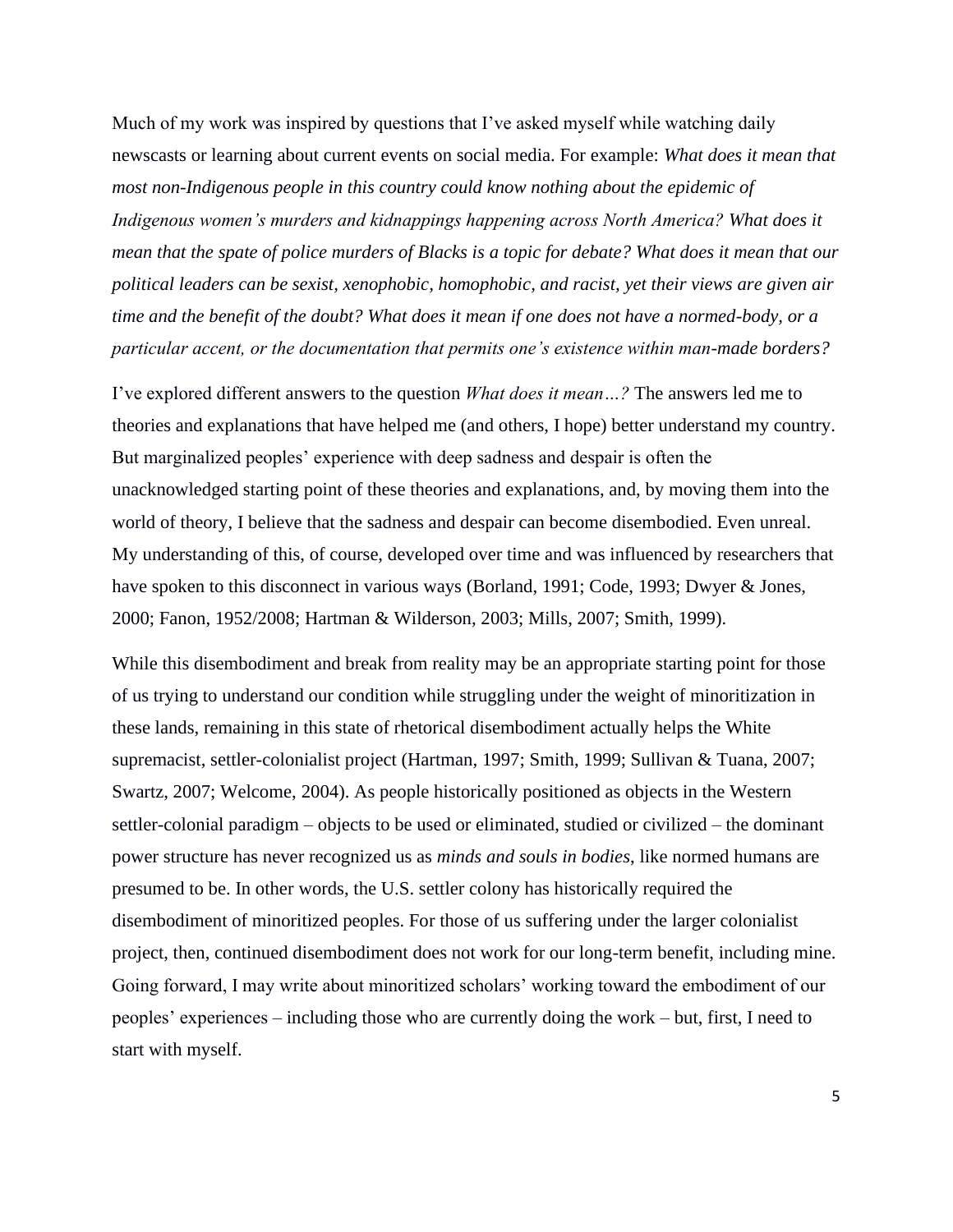Until recently, I've been working within this dominant practice of disembodiment: I could write and talk and think about the past five hundred years of Western colonialist oppression from a place of sobriety and stoicism. That is what the academy requires, after all: seriousness; the ability to talk about terrible things without getting emotional about them; the ability to move things from the realm of the heart and soul to the realm of the head. While academics have spoken and written against this requirement, it hasn't disappeared.

Not long ago, in the middle of a class, I cried in front of my class of twenty-five students. As I was explaining the importance of literacy to formerly enslaved African and African-descended peoples in the United States, I did something that I'd done in previous semesters with no problem: I drew an imitation poster of a slave auction and noted that, even if the poster was advertising my own sale, I never would have known – even if I were standing right next to it, selling/buying eggs or running whatever errand I was in town to do. I explained to the class that the written word was a code enslaved people were not permitted to access, even though it represented life or death or inexplicable loss. When I changed the sign on the "poster" to represent the sale of my children, I lost it. I started crying and could not stop. I went home feeling embarrassed and unprofessional, and though my friends and my wife assured me that my in-class breakdown was neither of those things, it did not change my feeling.

The following day, I moved from feeling ashamed of my reaction, to considering the implications of a society in which I would feel embarrassed about a natural reaction to considering a centuries-long practice that caused incalculable damage to my ancestors and my people. Why shouldn't I cry about such a tragedy – indeed, *any* tragedy – anywhere I please? Though no one accused me of being unprofessional, what does it mean that I assumed I would be viewed negatively for such a reasonable display in certain professional and/or academic spaces?

These questions, of course, stimulated different kinds of questions: *How does it* feel *that most non-Indigenous people in this country know nothing about the epidemic of Indigenous women's murders and kidnappings happening across North America? How does it* feel *to know that the spate of police murders of Blacks is a topic of debate? How does it* feel *to know that our political*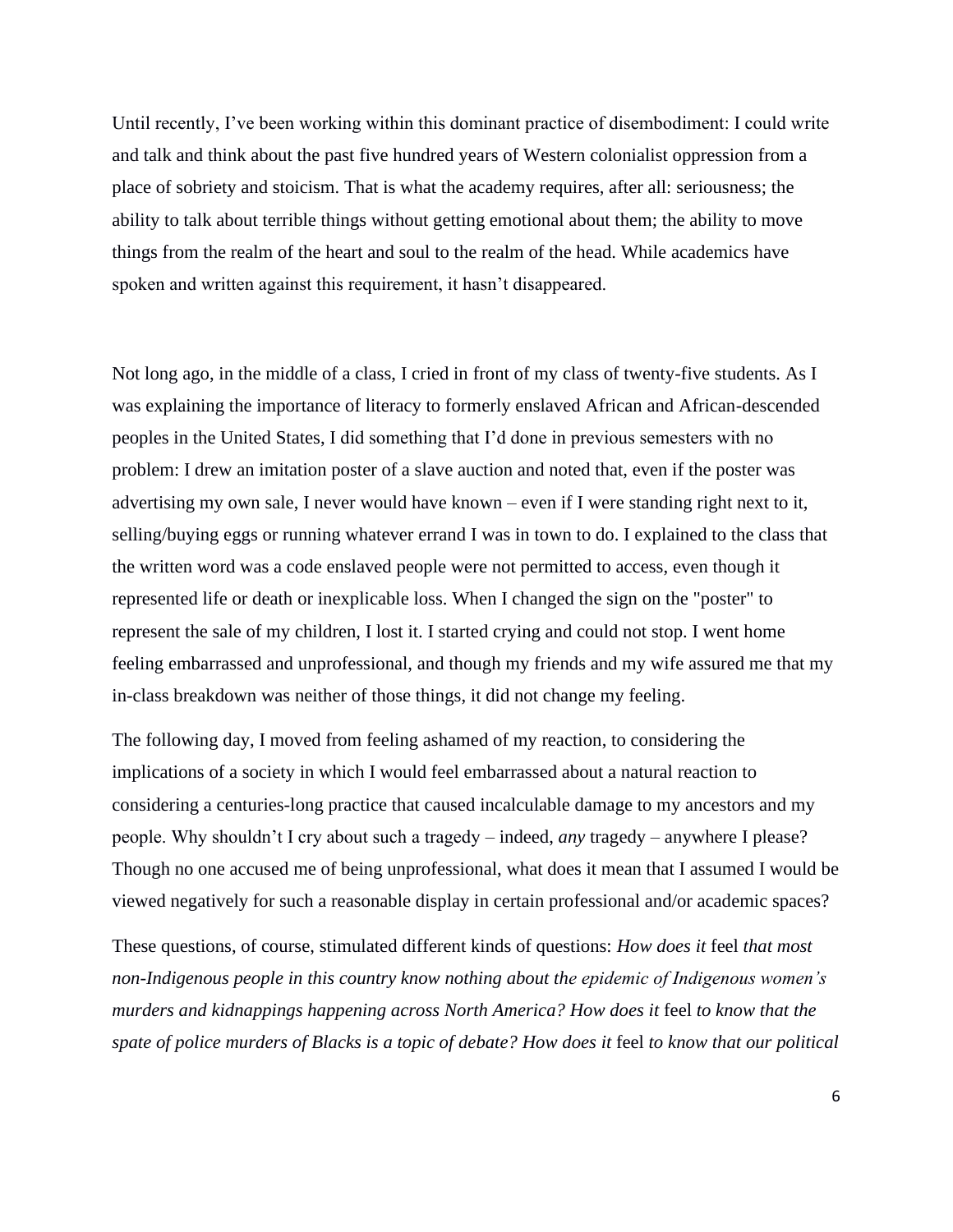*leaders can be sexist, xenophobic, homophobic, and racist, yet their views are given air time and the benefit of the doubt? How does it* feel *to know that one who does not have a normed-body or a particular accent or certain documentation may be treated as a second-class citizen at best, a non-human at worst?*

Because the answers to these questions would obviously be some variant of "bad," they move me further: *How does it feel to live in a society that shows you that you are inferior in a million different ways, even when you know (or try to believe) that you are not? How does it feel to live in a society that refuses to acknowledge your existence, even though you and your people are here? How does it feel to live in a society that says you are not human, though you know (or try to believe) you are?* While we can acknowledge that the types of oppression perpetuated by a dominant settler-colonial society are based on illogical assumptions about marginalized groups, at best – and preposterous assumptions, at worst – we don't discuss what it means to live in a society whose ideological foundations defy reason. We don't talk about how that living must feel every day. The settler colony in which I was born has to be persuaded and legislated into treating certain groups of humans as human, and into protecting clean water and trees and soil. It has to be convinced that ableism, racism, and sexism exist. When our bodies and minds are ailing or disabled, many in this colony are institutionalized, incarcerated, bankrupted, or neglected – rather that holistically treated and cared for – as if ailment and disability are aberrations of the human experience rather than common aspects of them.

This White supremacist, settler-colonial society is not just oppressive. It's not just harmful. It's illogical, unreasonable, untenable. It lies. Among other things, adjustment to this society requires that we accept the illogical as logical, the unreasonable as reasonable. It requires that we take lies as truth, despite being surrounded by evidence to the contrary. It requires us to assume that those who don't care for us, in fact, want our best interest. It requires us to believe that those who fail to fit in are troubled or deficient. Or absurd. Or insane.

As this became clearer to me, I wondered about those people within the settler colonial structure who are designated as having a mental deficiency or difference, when they are actually refusing to accept (or experiencing difficulty accepting) the illogical as logical. I do not presume, of course, that different forms of mental illness or cognitive difference solely stem from dissonance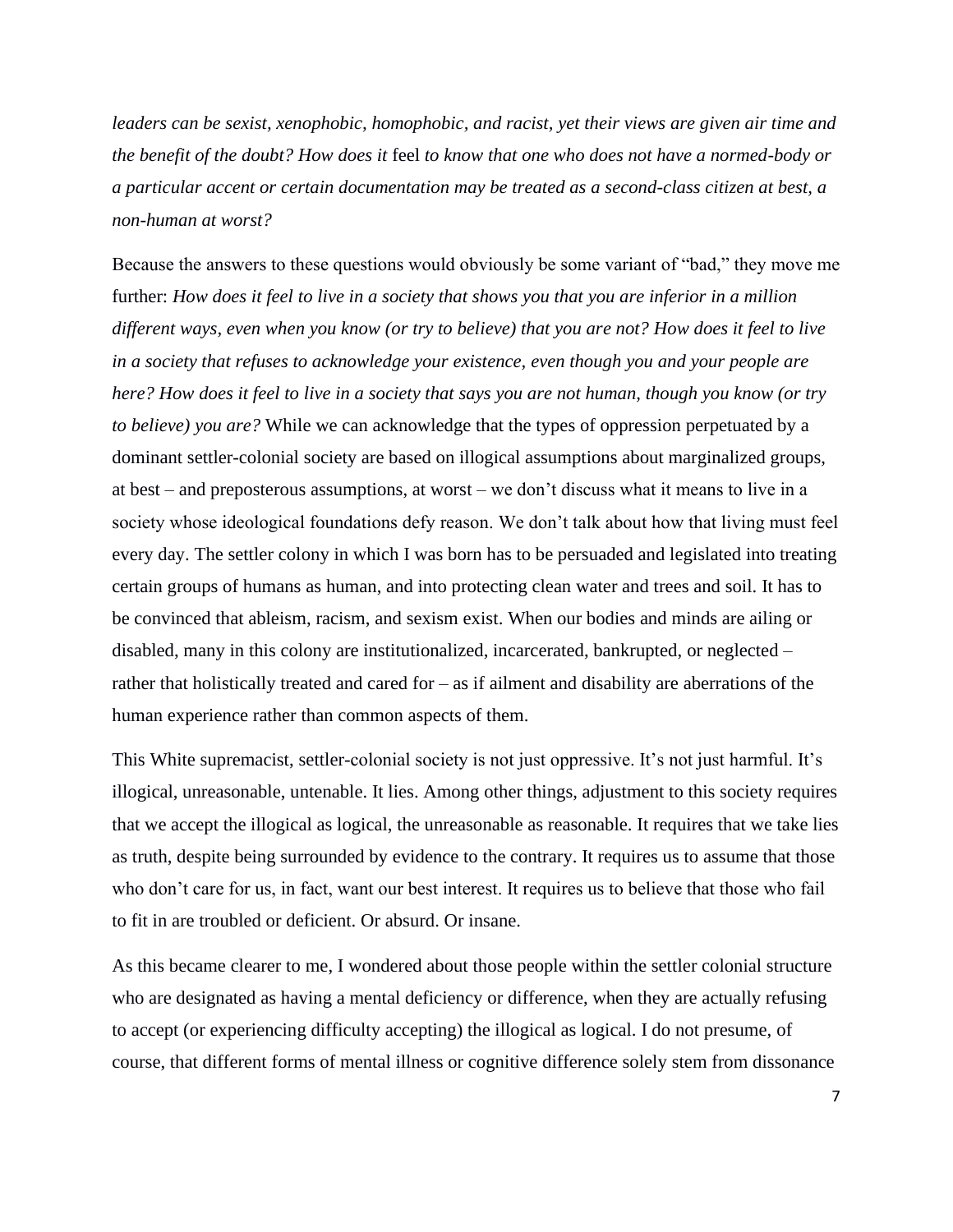with a particular settler colonial context. Still, I wondered how this dissonance may affect the mind, and about the people whose cognitive and/or psychological difficulties are an effect of an irrational society rather than internal issue. What happens when you simply cannot assimilate the dominant narratives that excuse oppression, environmental destruction, and/or insatiable economic practice? How are you categorized or, perhaps more importantly, diagnosed? How are you treated?

I am not a mental health expert, but these last questions would not let me go.

After mulling over these questions for some weeks, I cautiously contacted my friend, Rita Sørly. Rita and I met years ago at an academic conference, and we have kept in touch since. I felt unsure about my idea, and I thought that an actual expert may not take it seriously. After all, these are the contemplations of someone deeply affected by the problem that she wants to investigate – there was no hope of the assumed objectivity or distance that the academy generally still prefers.

But Rita did take my musings seriously, and I'm grateful for it. Rita, in turn, contacted Bengt Karlsson, a professor in mental health, another act for which I am grateful. In communicating about this idea, we decided to jointly explore these ideas of mental health identity in the context of Western colonialism through the lens of our own experience. We decided to do a community autoethnography using a sequential method (Toyosaki, 2009). We allowed ourselves a slow process: sharing our individual thoughts on the topic through email, allowing ourselves weeks or even months to respond to each other's thoughts (Sørly, Karlsson and Grant, 2019). The removal of hard deadlines and other time-associated pressures allowed each of us the opportunity to reflect on our ideas while not forsaking multiple other additional demands on our time, whether in our professional and personal lives. The culmination of our explorations, this article is formatted to best convey the thoughts of each author while also highlighting the common themes that have shown up for us, despite our varied experiences.

#### **Bengt Karlsson: Power, knowledge, anger and me.**

First off, all I have to say is that your text is deeply moving, Kelly. I am emotionally touched by the way that you wrote about your lived experiences as part of different so-called marginalized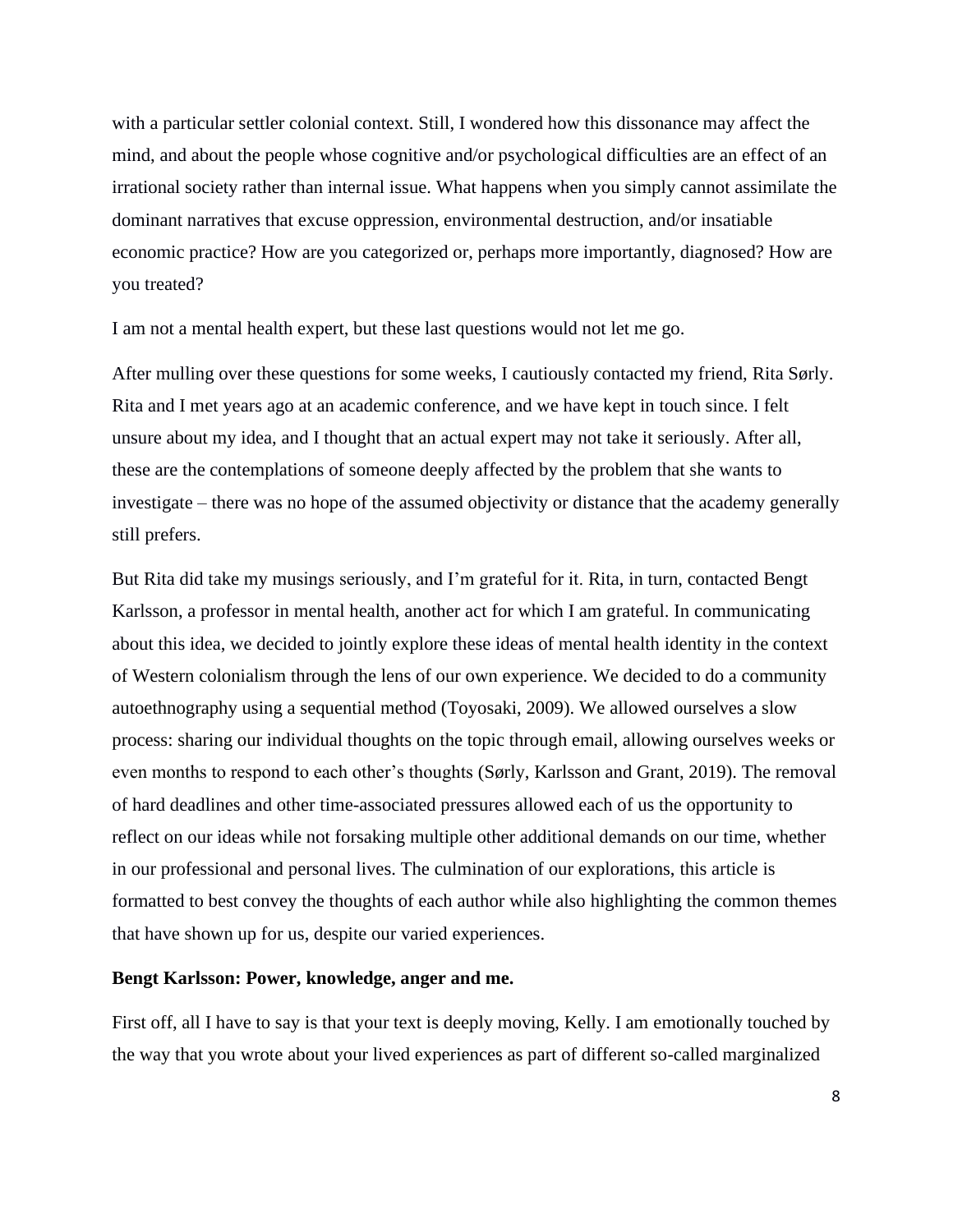groups. In my evocative reading, I felt upset and angry about how these lived experiences are influencing your lived experiences as a Black, queer, Muslin cis woman in the United States. Most of all, my feeling is anger. I will try to relate to your experiences, although I am a White, heterosexual, man and socialist living in the second richest country in the world: Norway. The context from where I respond to Kelly's lived experiences is this: I have been working in the field of mental health since 1974, when I was 19 years old. I ended my clinical career in 1989 as a psychiatric nurse and started working in the academy - where I have been since. I ended my clinical work, because I experienced being involved in something that was very wrong. We were "helping" the patients by naming them as "mad" persons, doping them with medication, and giving inhumanity in many other ways.

My lived experiences as psychiatric nurse add to a long and comprehensive tradition in the mental health field. The social and historical experiences of collaborating with people with mental health issues are immensely crucial. This knowledge is important in order to understand what is at stake in understanding mental health and in the relationships between professionals and service users. Looking at the historical experiences in the mental health field, I would argue that concepts and practices such as respect, courtesy, friendliness, listening, understanding, and empathy always have been and are in play. At all times, professionals have used various "therapies" such as cold and hot baths, resting in rural areas, workout, insulin shock, electroconvulsive treatment (ECT), lobotomy and drug therapy and named this as "help" in the best sense. However, historical experiences may indicate that the desire to do the best quickly has been perceived as inhumane and suppressive by those who have been exposed to treatment. Most often, it is the professional's view of what helps and how the help is to be provided that has been decisive. The experience-based knowledge of survivors, service-users, and other 'nonprofessionals' is often overridden and seen as subjective nonsense.

Foucault (1967) states that Western societies have, in different times, set rules for what can be referred to as normality and deviation - and especially for what can be described as madness. This social mandate changes with the social, political, cultural and historical context in which Westerners live. The social changes are man-made. The history of psychiatry, as Foucault describes in *Madness and Civilization*, clarifies how the distinction between deviation and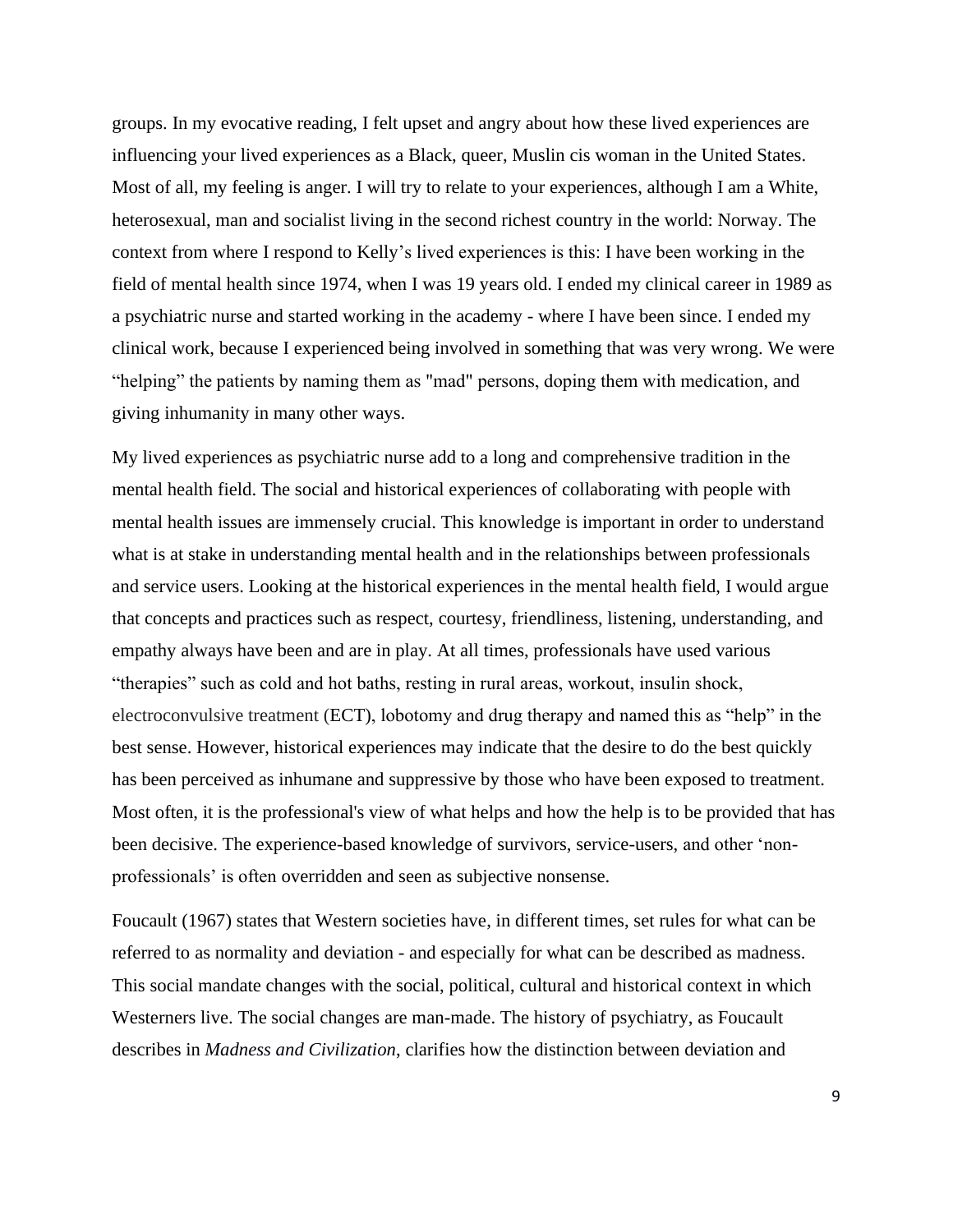normality is related to historical, cultural and social contexts. The making of this distinction is decisive in the understanding of people with mental health issues. Deegan (2000) is a psychologist having lived experiences with mental health issues and frames herself as a survivor. She states that screaming against oppression, unworthiness and inhumanity in mental health care is not reserved for patients. She emphasizes that dehumanizing practices characterized by exclusion and violations of integrity, dignity and respect are experienced by staff as much as patients. Consequently, she says that the need to cry out against oppression and opposition is equally important to professionals. Both for their own sake and for the patients - it is an expression of solidarity, compassion and respect.

The history of the mental health field shows how the society often has treated "mad people" with oppressive and inhumane methods. These historical and lived experiences can shed light on current practices. The history shows different examples of dehumanizing practices and similar attempts to constantly develop new, humanizing practices. At the same time, history shows how such changes time after time reveal our inability to look at our own practices in the same historical light. The history and current systematization of experience-based knowledge suggests that the relation between the person seeking help and the professional should actualize practices such as dignity, respect and integrity related to interpersonal cooperation and the relationship. This experience-based knowledge is both historical and current, advising us to inquire what we say and do when meeting people who experience mental health problems. Do we make a difference – meaning actual improvement – or are we merely legalizing new forms of oppression?

I will give two concrete examples of overseeing and rejecting service-users' lived experiences. The first example (Gøtzsche, 2014) refers to the absence of criticism about the scientific knowledge base of using psychotropic drugs. The author shows how patients' confidence in doctors and drugs is based on a life-threatening illusion that the drugs are safe because they have been tested and approved. In the Western world, drugs are the third most common cause of death after heart disease and cancer. Medications often lead us unexpectedly from the ash to the fire, and the patients have no foreknowledge about potential adverse effects and why they might

10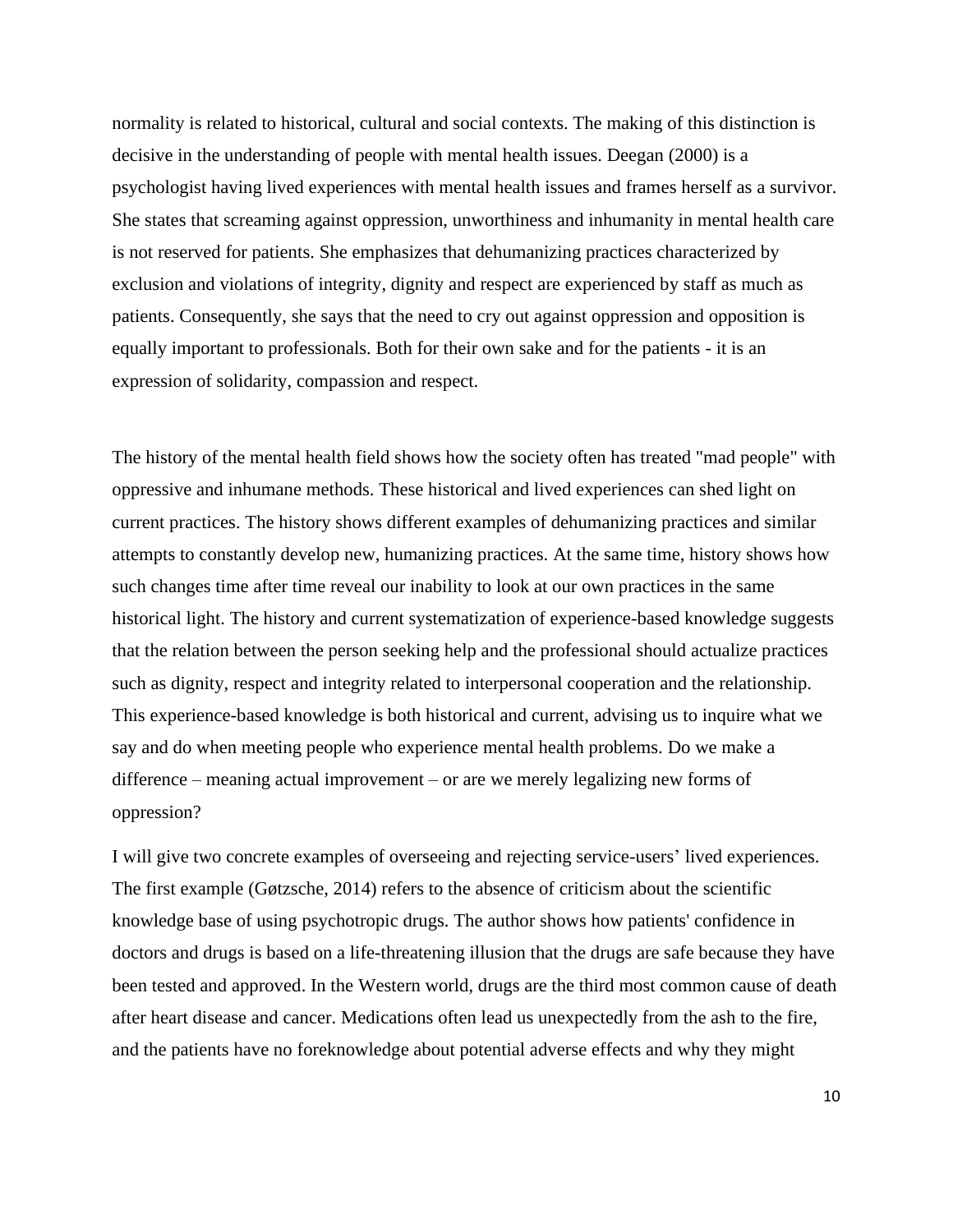happen. Gøtzsche reveals how a comprehensive gambling happens to patients' lives and health, how the lie continues, even after it is revealed, in a game where profit is valued more than patients' lives. Gøtzsche asks how we have gotten to the point where we allow the pharmaceutical industry to lie about their research results for profit, commit various moral and ethical violations, and kill hundreds of thousands of patients without repercussions. In 2012, the 50 largest pharmaceutical companies sold \$610 billion in prescription drugs. Gøtzsche states that we could prevent 95% of this consumption – while simultaneously and significantly improving public health – for about \$580 billion annually.

Whitaker (2014) raises questions about how mental illness diagnoses have increased in the same period as newer psychiatric drugs have appeared on the market. He particularly asks whether these drugs are as good as the pharmaceutical industry and psychiatrists want us to believe. With this question as a background, the author reviews the modern history of psychiatry, with particular focus on research that underlies today's extensive use of psychiatric drugs. Do psychiatric drugs fix a "chemical imbalance" in the brain, or do these medicines actually create such imbalances? Researchers have examined this for decades. The answer, which already existed in the late 1980s, both amazes and shocks. For the past 50 years, researchers have investigated the long-term effects of psychiatric drugs. Did they find that these drugs were helpful for the users? Did they experience good physical health? Or did they find that these drugs, for paradoxical reasons, actually increased the likelihood that users would become chronically ill, have impaired functioning, and become more prone to mental disorders? The answers are no, no and yes. The long-term research show that people who get a schizophrenia diagnosis feel better without medication. The use of antidepressants increases the risk of depression being disabled. The results of the long-term studies, all of which point in the same direction, have been avoided publicly.

Gøtzsche and Whitaker document that the mental health field has a serious democratic problem: they note that new research and users' experience-based knowledge are not used – or not disclosed and incorporated into current practices, because it does not serve the interests of the global pharmaceutical companies. Drug manufacturers are willing to sacrifice human lives and health in favor of earning more money and increasing their profits. Imagine if a similar situation

11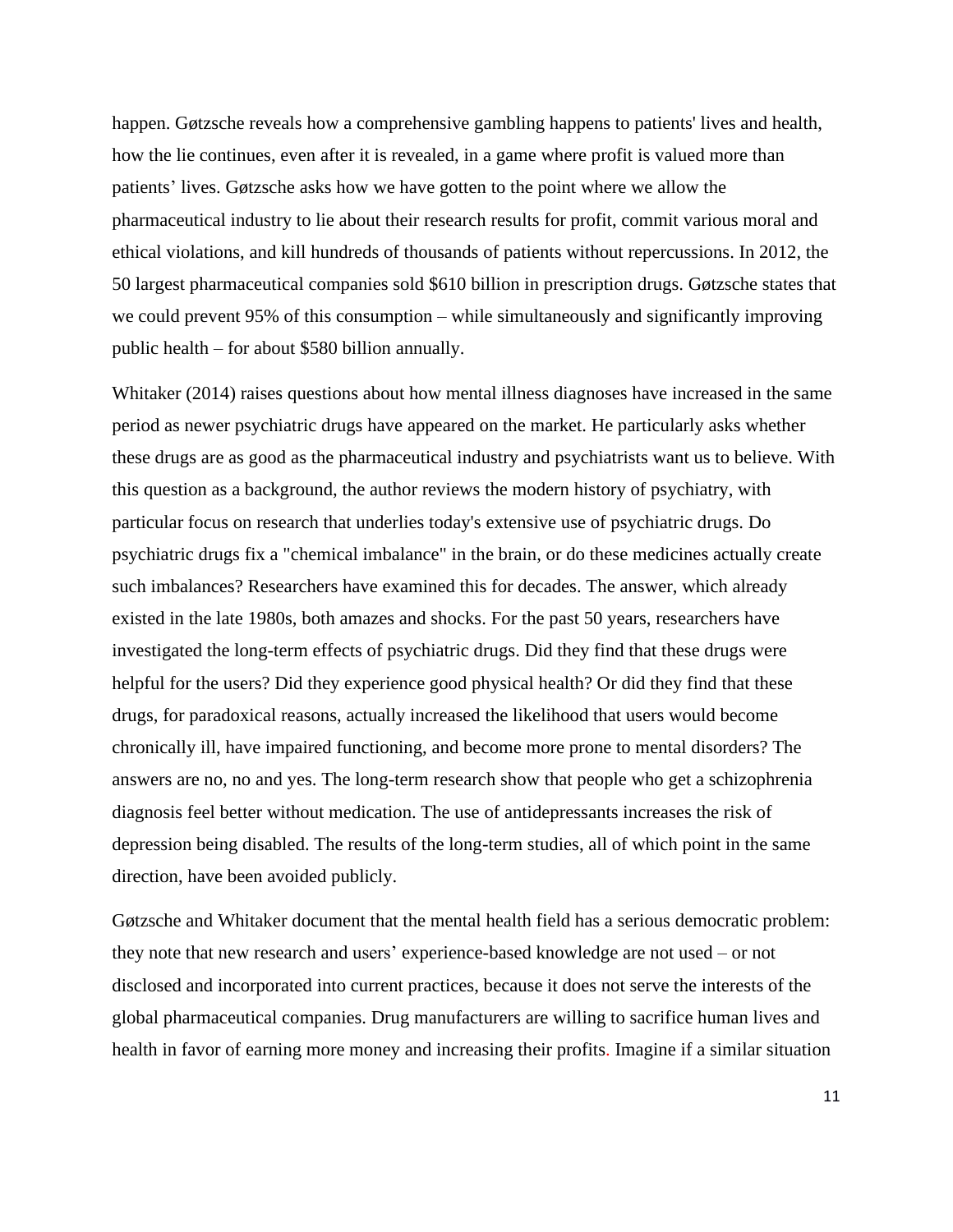occurred in cancer treatment or treatment of cardiovascular disorders: more specifically, imagine if drug companies concealed recent research-based knowledge of medical treatment, justifying themselves with the fact that they did not want results published for reasons of economic profit. In other areas of medical treatment and care, the practitioners emphasizes the principle of using new knowledge and new research. In the field of psychiatry, however, practitioners and drug companies retain the research-based knowledge and allow neither professionals, users nor relatives to gain access to this knowledge (Whitaker, 2014).

The mental health field carries a heavy, and not particularly prudent, professional history. It is linked to an acknowledgment that providing help and security includes an ambiguity. One can give too much and too little help. The other ambiguity is linked to knowledge of what can be helpful. Historically, the professional knowledge has had a monopoly on what can help, and it has proven to be instructive and objective for the service-users. The persons with lived experiences have not had the opportunity to express their wishes and needs for help, or what they already know can be helpful for them. The latest ambiguity is linked to the fact that all "new and better" ways to provide help are justified by a pronounced desire to promote humanism, equality, and respect. However, "the new" practices quickly emerge as new dehumanizing practices. These ambiguities lead to examples of abuse, offense, and suppression of users and users' families by dominant field practices. I would argue that the mental health field has a major problem with lack of democracy – at the systemic, relational, and individual levels. Non-professionals' right to oppose or resist dominant mental health knowledge and practice is stifled, and this stifling applies not only to users and relatives, but also to professionals. Against criticism and demands for insight and openness, psychiatry meets the argument with its safest grip: silence. Efficiency is both economically and ideologically justified and results in equalization, dominance, and submission. The right and opportunity to speak, disagree, and raise one's voice is shrunk and marginalized. I see this as paradox knowing that Western politicians and leaders are travelling around the world to inform others about the values of democracy, and the importance of being democratic, humanistic, and taking human rights into account in all we do.

We need an open, transparent and inviting mental health field that can promote community solutions - solidarity and cohesion between persons with lived experiences and professionals. We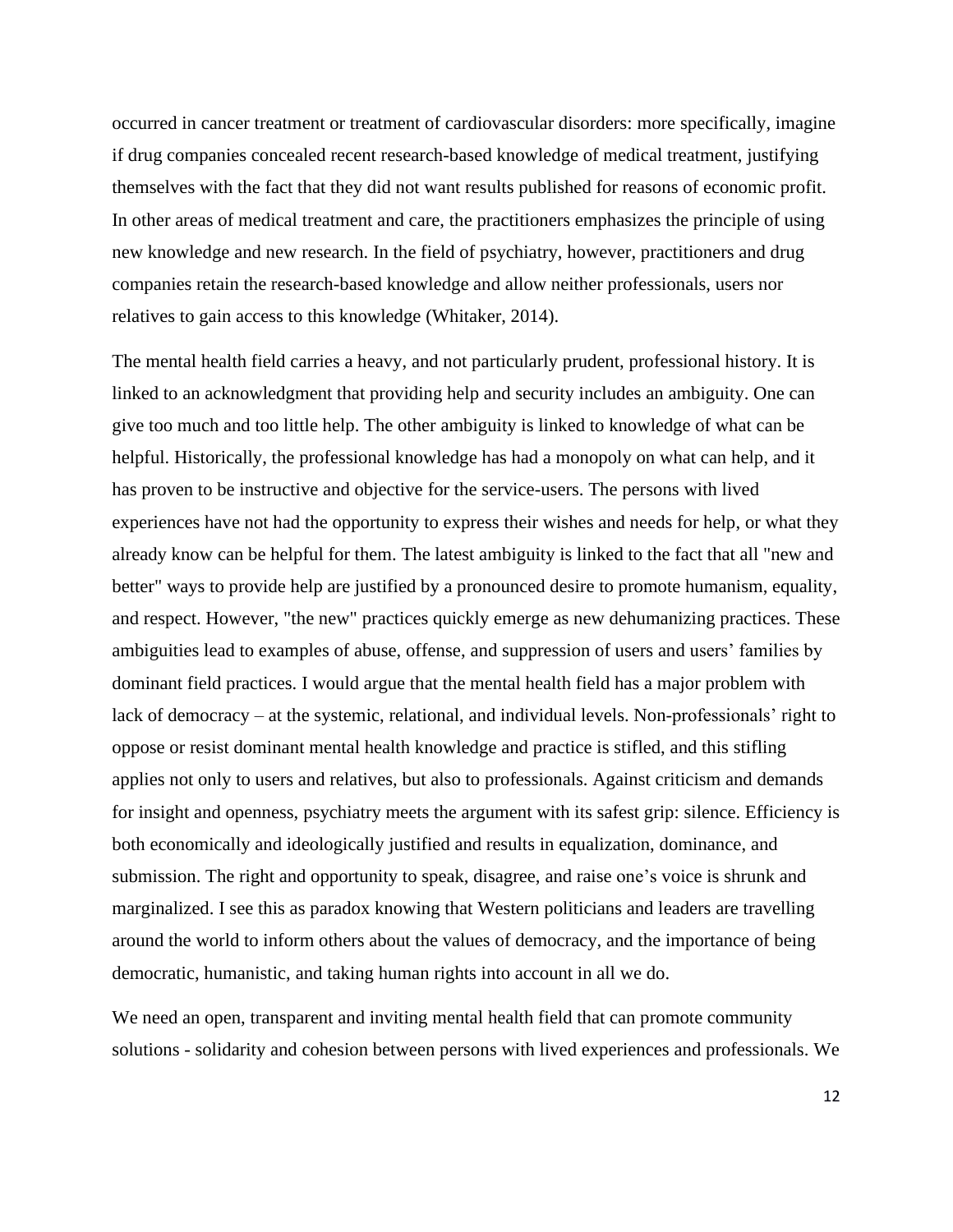need more democracy, interaction and participation. Solidarity must be built together and from below. The health bureaucracy and the politicians can never truly develop initial involvement and participation from persons with lived experiences. Rather, it must be created locally, based on fundamental democratic values: all voices should be heard and counted equally, everyone has the right to pronounce and express himself or herself, and everyone has the right to disagree or to be wrong.

## **Rita Sørly: Throwing Pebbles**

I used to throw pebbles

up in the air

and wait for them to land

form small patterns of mosaics on the ground

between strawberries, insects and traces of childhood

memories from way back then

the smell of old rubber boots, orange juice, bumblebees stuck on the glass

long summer days

while waiting for something to happen, a friend to come, one who's gone, one that you've thought you'd like to give raspberries from the garden

the two of you would sit together

there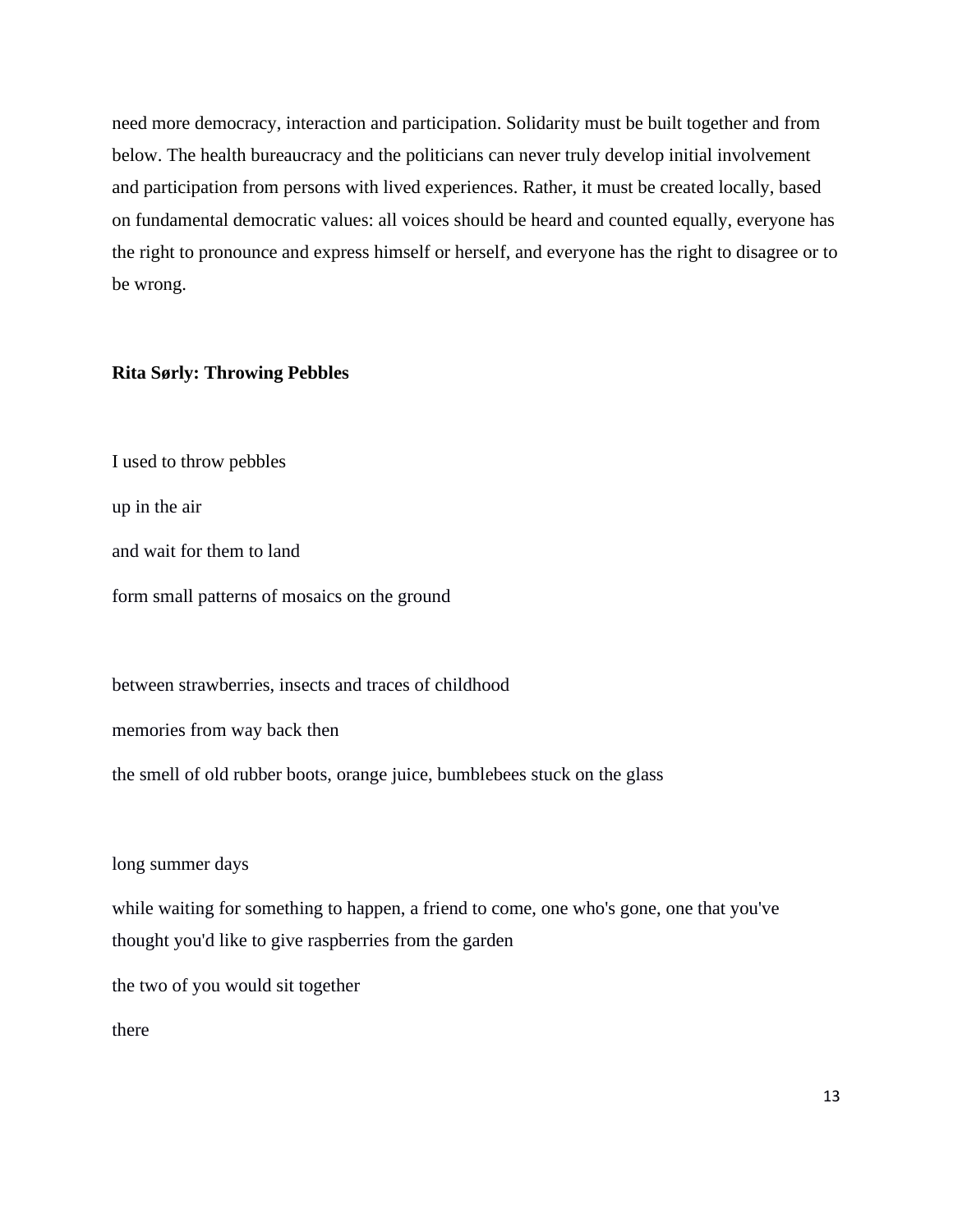at the roadside to hold on

to the moment

with dirty hands and say nothing

and the pebbles would hit the ground

The mosquito would bite

and I would not wait for you anymore

I wrote this poem many years ago. I tried to become a writer, a good writer. I had so many stories inside, that I felt like I was drowning in future novels. I wrote on the bus; I wrote while making dinner; I wrote when feeling lonely or when I sat on a café, waiting for something to happen. There was always a lot of waiting. Waiting for something, very often waiting for nothing. I have never been good at waiting. From I was a little girl, my parents told me I was always in a hurry. Impatient. Moving fast. Falling often. It was often a burden for me, being so impatient. I was so impatient that even running was never fast enough; I would always come home with scratches on my knees, trying to run faster than my legs could run, stumbling in my own thoughts and feet. Throughout the years, you would believe that I learned something about waiting. But I didn't. I often scared people away in my hurry. I wanted to meet boys too fast, and, later, I wanted them to leave before they settled. I seldom had the time to wait for people to decide themselves. A lot of relations in my life are lost because of my impatience. Some of which I miss deeply, other ones which I am glad are over.

Being impatient is not always a burden; it also has its advantages. Like, I am very good at meeting people. I love meeting new people and talking with them. Actually, it might be the time where I forget about being impatient. At least, I like to think so. When I talk to people I haven't met before, I am curious. I want to know their stories, where they come from. What did your parents do, how many siblings are you, and why did you choose to come here tonight? Do you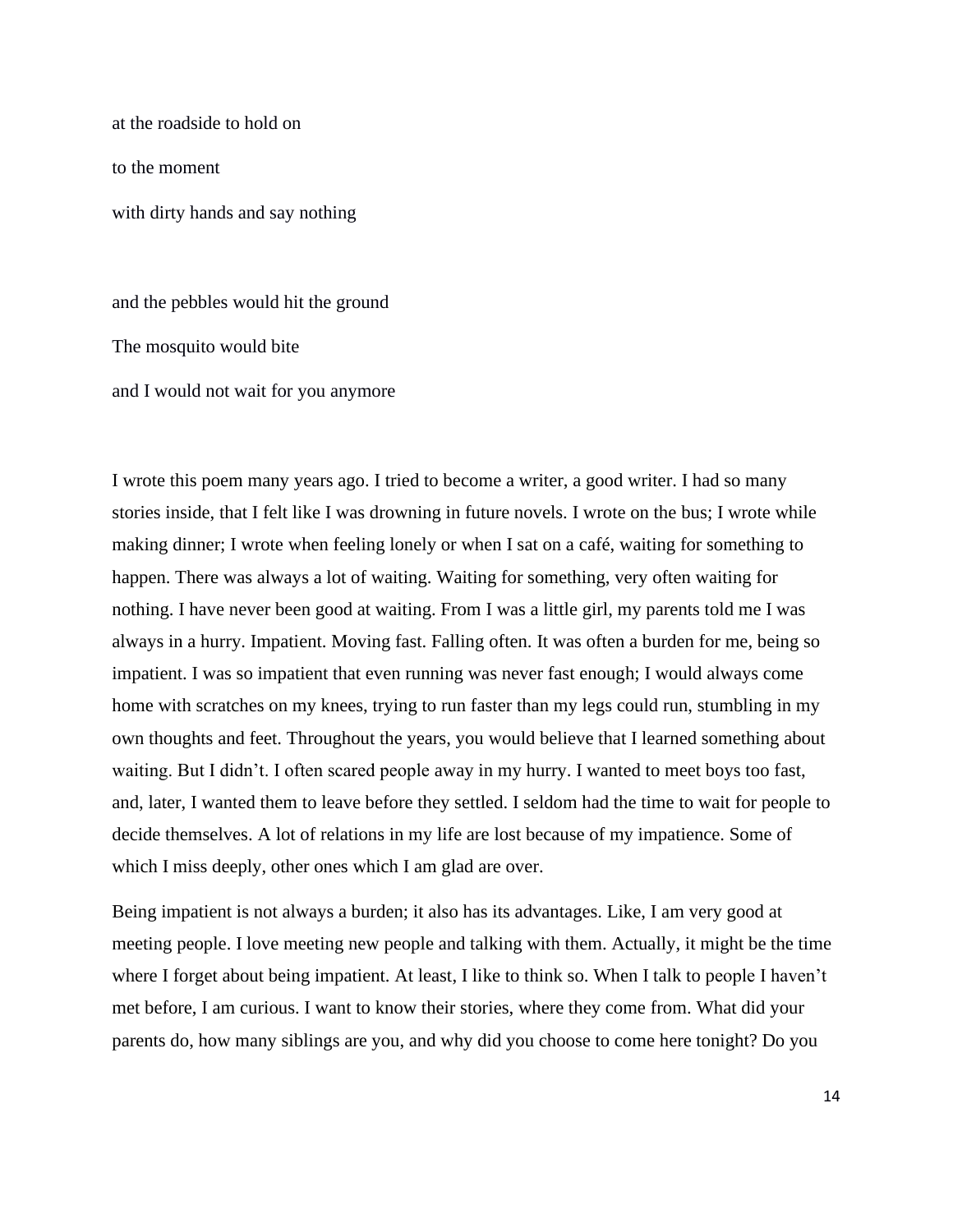like blue or orange, jazz or pop music? What do you think about the work of Andy Warhol or the poems of Sappho? Do you like watching jellyfish? Can you tell me your thoughts on the American election? That is a lot of questions. Maybe I still am impatient in dialogues, after all.

I have hit a wall. Working as a project leader in a study on user involvement in Sami core areas, I do not know the rules. I am not familiar with the Sami rules in social contexts, and though I don't know what I expected, it certainly wasn't this. I am read the project proposal:

*The study aims to contribute to our knowledge of what can promote increased user involvement in mental health care for Sami users with complex needs, and strengthen knowledge about involvement for service providers working within these contexts. The participants will be recruited from Sami core areas through a local manager at each community mental health center. Information letters will be distributed, and individuals who are interested in participating will sign letters of consent. The participants can bring a companion if they wish.*

It's been several years since I wrote the application for funding with some colleges. We got the funding. Everything was ready for exploring the mental health field in Sami areas: talking with patients and service providers, asking them about their experiences and thoughts on user involvement. But the project, as many things in life, did not work out the way I planned. It was difficult to get Sami patients to participate.

The Sami are Indigenous people living in Norway, Sweden, Finland and the Kola Peninsula in Russia. The Sami population is estimated to be about 100 000 people (Dagsvold et al., 2016). The majority of Sami people live in Norway, estimated to be around 40 000 (Statistics Norway, 2010), and around 25 000 of these speak a Sami language (Ministry of Labor and Social Affairs, Report no.55). From the mid-nineteenth century, the Sami people in Norway experienced a 100- 150 year-long period of linguistic and cultural oppression and harsh assimilation policy (Dagsvold et al 2016), defined as an area of "Norwegianisation" among the Sami people. This colonization time led to the loss of Sami language, stigmatization, and discrimination (Blix et al, 2013). A Norwegian version of the White supremacist, settler- colonialist project. Kelly, relating her piece to the American context, wrote, "the dominant power structure has never recognized us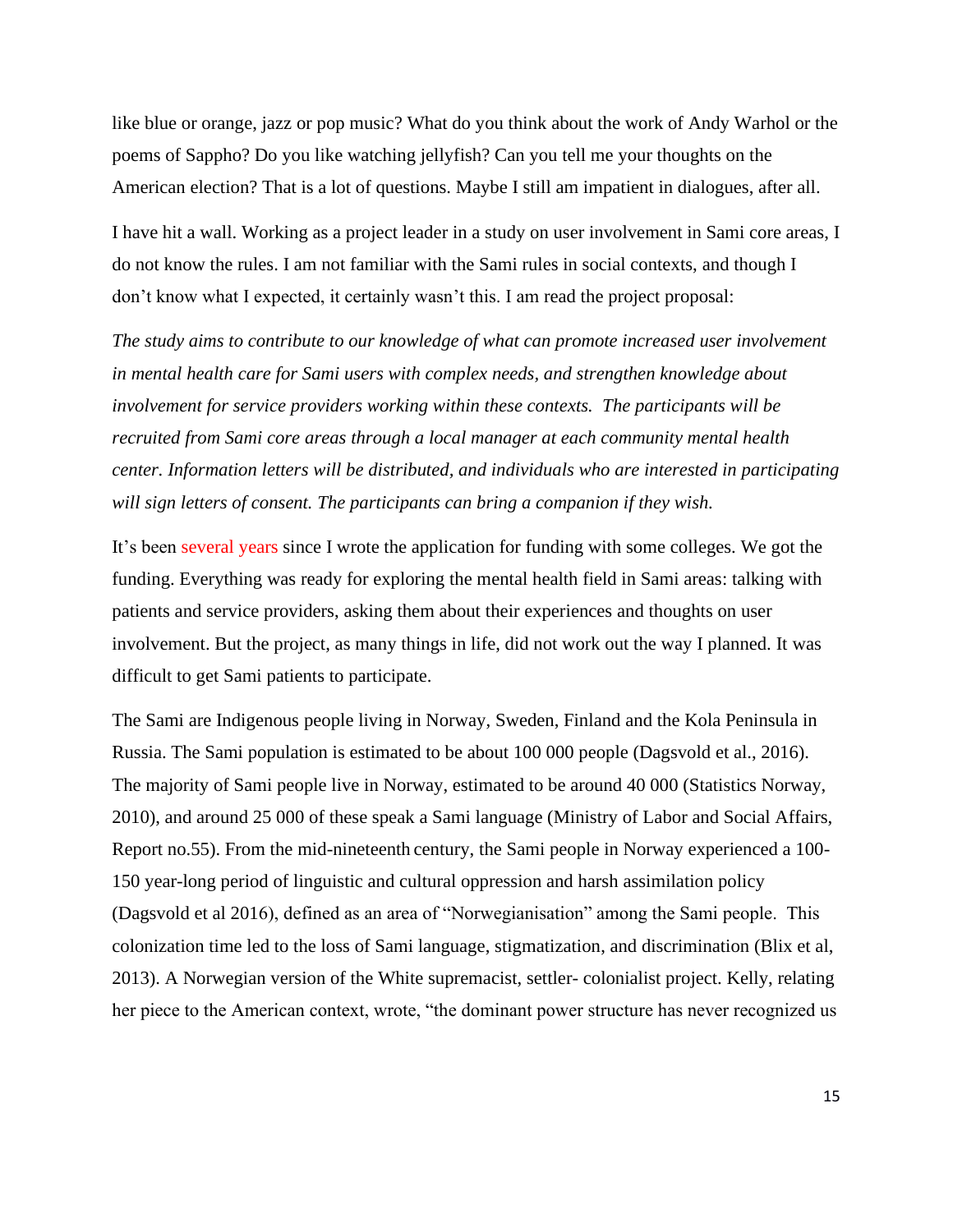as minds and souls in bodies." Is this, in any way, transferable to some of the difficulties I am experiencing in my Indigenous research project?

*Standardized services in Norwegian mental health care are tailored to the needs of the majority population, focusing on diagnoses and disabilities, and overshadows an approach that understands, values and emphasizes Sami thinking, values, history and everyday life.* 

The project proposal was filled with good intentions. We know that culture influences the experience, expression, course and outcome of mental health distress, help-seeking and the response to health promotion, and prevention or treatment interventions (Kirmayer, 2000). Mental health care takes a unique form in each society based on its cultural history, politics and economy. Mental distress and health services reflect cultural knowledge and practice within associated systems, embedded in larger social contexts that define health and well-being (ibid.). Cultural worldviews, values, context and personhood influence how people articulate their identity through storytelling (Kirmayer, 2000, Sørly, Mathisen and Kvernmo, 2021). The interaction of social and personal narratives, drawing from cultural beliefs and practice, investigating self- presentation or social positioning within Sami contexts? What an opportunity, to grasp and understand some of these complex epistemological processes! But first, being in charge of the interviews with the Sami patients, I needed someone to participate. I knew that a central value among Sami people is to wait through bad situations, because while waiting, the situation will improve (Minde and Nymo, 2016). Did I need to wait for situations to improve?

While waiting, I went to Berlin in September, attending the Qualitative Research in Mental Health Conference. I presented our project there, while listening to well-known professors like Lawrence Kirmayer and Dainius Puras. The latter impressed me especially. Puras is a professor of medicine and comes from Lithuania. He has, throughout his career, been concerned with psychiatry and human rights. In a UN report (Puras, 2017), Puras favors that less than 7% of the world's health benefits are used for mental health, and these funds are mainly used for long-term institutional placements and psychiatric hospitals. Psychiatry has been dominated by a reductionist biomedical paradigm, and, in a global perspective, this field is characterized by human rights violations. Psychiatry must go through a paradigm shift. I agree with Puras. In a Norwegian study by researchers Nyttingnes, Ruud, and Rugkåsa (2016), patients who have been

16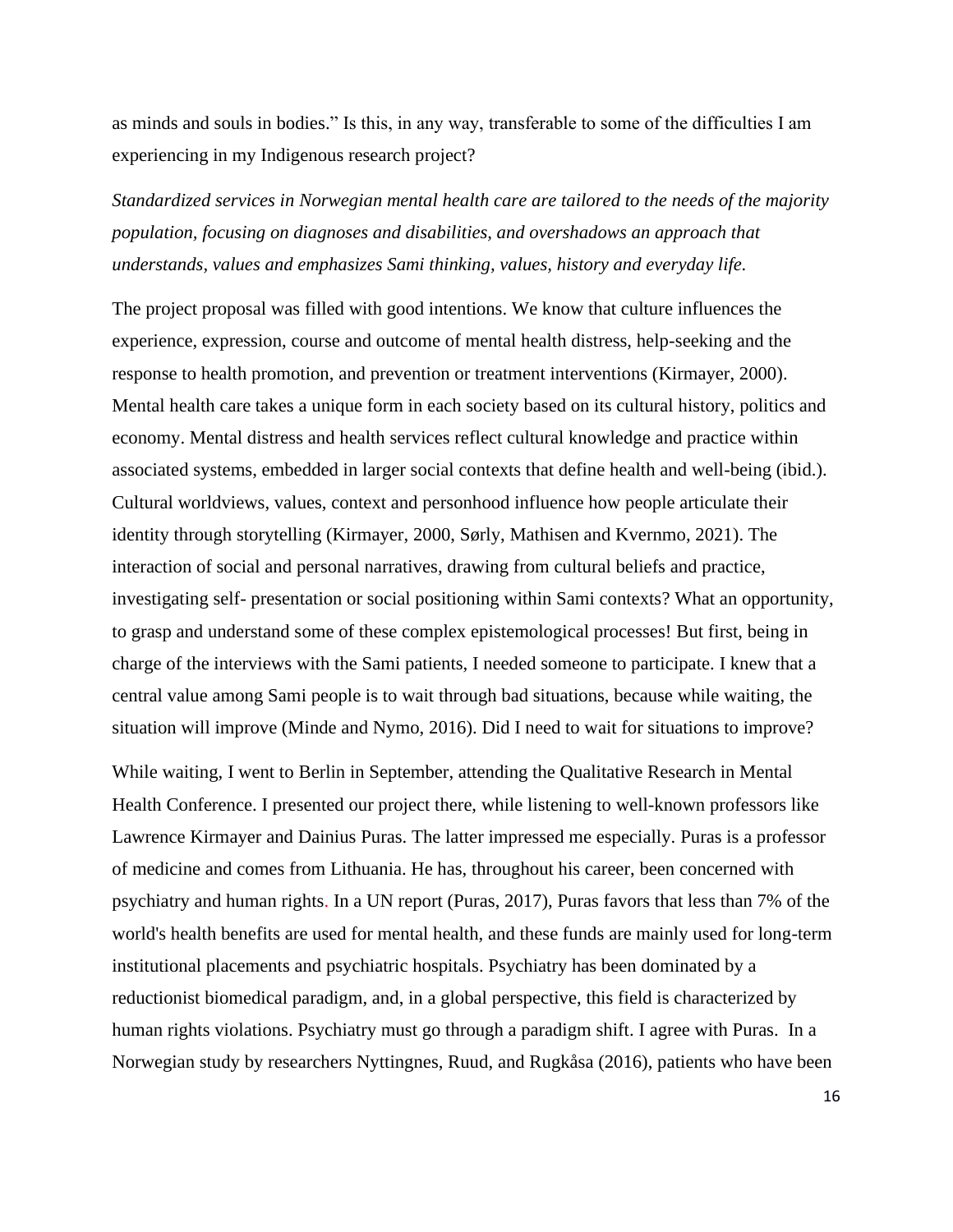subjected to compulsion describe it as torture, depression, suppression and they have serious side effects. Patients say it feels like they live in totalitarian regimes, being imprisoned.

Who determines normalcy in our society? Is it the man-made diagnostic manuals, where doctors decide what is acceptable and not? Professor Puras raised his voice against paternalistic attitudes: "Hearing voices is a human right!" It's been a long time since I've heard something so liberating from a human being in such a position. Puras promoted mental health as a social science, rather than a medical. Mental health is about far more than medication and compulsion. "Corruption in mental health is everywhere," Puras underlined. This is also true in Norway. Everyone is educated into a biomedical understanding of mental health. Corruption occurs in the health system, in the education system, within the institutions, at the clinic, in the patient room. I know he is right. Professor Puras told many anecdotes about how he had come to his opinions. Once, he met colleagues from the Eurasia area who practiced putting people in cages at psychiatric institutions. Puras asked his colleagues what they thought about this practice, was this treatment humane? His colleagues had looked at him with astonishment and answered, "We put these people in material cages where they can physically know where the boundaries are. In the West, you put people in chemical cages. What's the worst?"

Maybe my potential participants among the Sami people have too many experiences with the cages of the majority – cages of colonialism, cages of White supremacy, cages of oppression, cages of lack of knowledge.

#### **Kelly Limes Taylor: Outer limits**

Thank you so much for your words here, Bengt and Rita. To be honest, I was expecting something much different from your accounts – namely that, somewhere out there, people in some particular minoritized group (in this case, those with perceived mental health-related disabilities) would be treated with respect and dignity, careful attention would be given to their thoughts and needs, and a concerted wider effort would be made to address the societal ills that either instigate or exacerbate that group's negative experiences. Unfortunately, I saw none of that as I read your accounts. Bengt, I think it's fascinating that you left your work as a mental health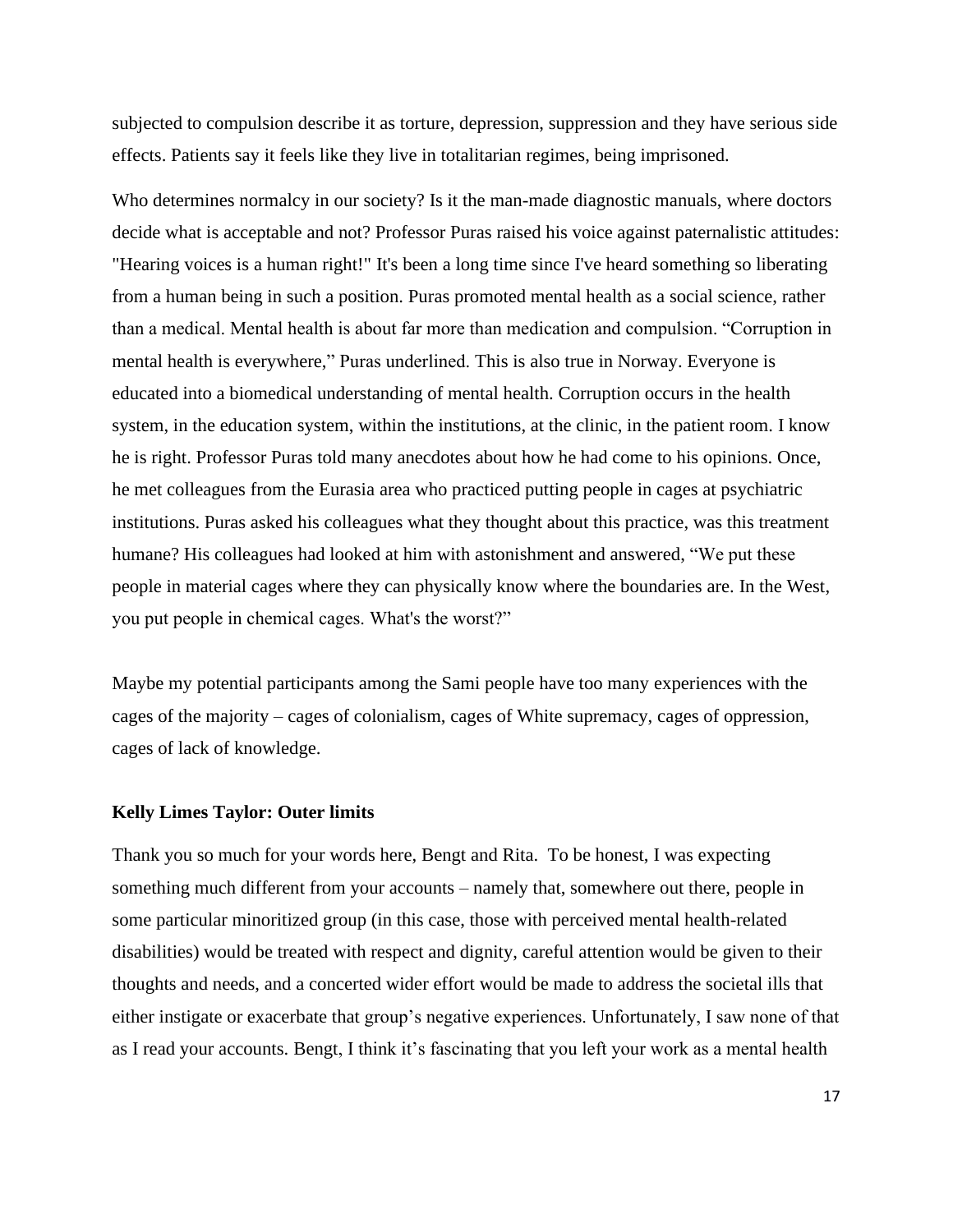clinician because you knew you were "involved in something that was very wrong," to the point of recognizing the "inhumanity" present in the field. Your contention that professionals' views of "what helps" often trumps the needs of the "survivors, users or citizens" is fascinating, especially your assertion that those receiving treatment have historically understood the "help" they receive as inhumane. Rita, I think it's illuminating that your encounter with some of the well-known names in the field echo Bengt's assertions. I am amazed by the fact that Puras went as far as to say that the mental health field is "dominated by a reductionist biomedical paradigm" and "characterized by human rights violations."

Both of your accounts are very telling, because I believe that they point to a hallmark of dominant Western thinking: the possibility of human supremacy. As I've already indicated, I am personally most familiar with notions of supremacy in specific social identifiers – race, gender, religion, and sexuality. I know what it means to be part of the "out" group – the non-"normal" ones – in each of these categories. As a person with privilege when it comes to (perceived) ability, however, I have little experience with the ways that the thoughts, needs, and experiences of anyone with a perceived disability are ignored by medical professionals, the representatives of the dominant medical institution, even when that need includes freedom from pain or feelings of physical safety. And, Bengt, as you note that some egregious acts plague the mental health field, particularly when it comes to the prioritization of pharmaceutical industry profits and relative silence around new research findings, there have also been an increasing amount of reports surfacing regarding the detrimental – sometimes even fatal – encounters between minoritized people and various areas of dominant medicine here in the U.S. It is becoming evident to me that all aspects of dominant medicine, including mental health services, could reflect this theme of dominant Western thinking, the possibility of human supremacy. In our current discussion, this theme is evinced in the mental health profession's (and, further, the institution of medicine's) assumptions that the professional always knows what's best; the profession's positioning of survivors/patients as objects perpetually available to be thought *about* and acted *upon*, but without their own thought and agency worthy of consideration; and, in Bengt's words, the profession's "history of constantly developing new practices" in efforts to become more humane,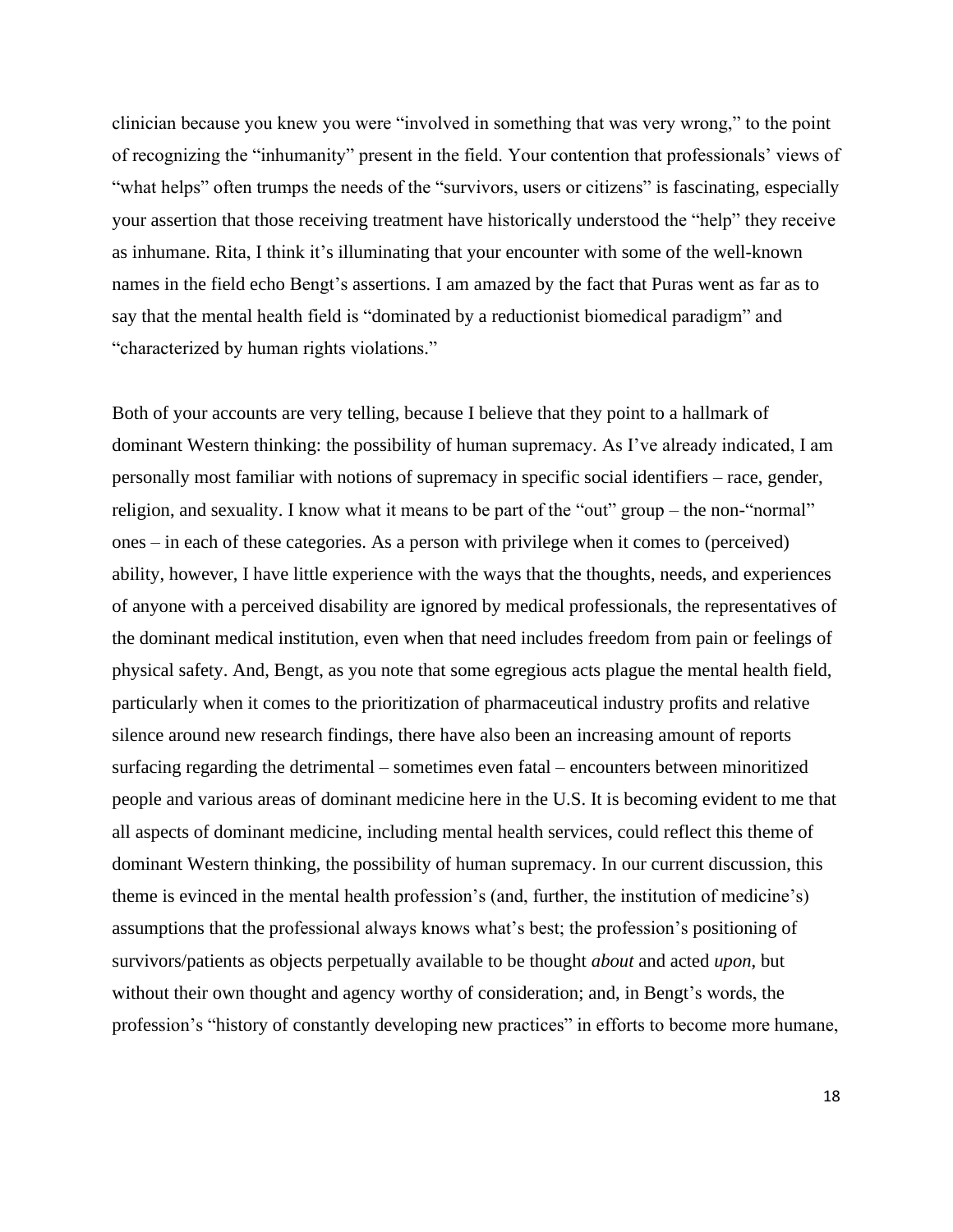without a true interrogation of the ways power and dominance determine what constitutes knowledge, harm, health, and sanity in the field.

Bengt, you mention Foucault and a lack of democracy in the field of mental health. For me, Sylvia Wynter's (2005) discussion of liminality comes to mind. In it, she references Blackness as the liminality of existence in dominant Western society, as the designation of abnormality vis-àvis the White norm. Citing Frantz Fanon, a revolutionary thinker in the field of mental health, Wynter (2005) notes that, while dominant Western society often discusses humans in biological terms, we must also understand humans as beings who immediately and constantly conceptualize and define what it means to be human – that we are not simply "biological beings who then create culture," but are "bioevolutionarily prepared by means of language to inscript and autoinstitute ourselves in this or that modality of the human" (p. 361). In short, we are biologically hardwired to decide who and what we are as humans – indeed, how we *do* being human. Again referencing Fanon, Wynter advises us that rather than thinking about humans in terms of ontogeny (what exists), we must think about ourselves in terms of sociogeny (what a group of humans has collectively decided about existence, especially definitions of human existence). Wynter (2005), like Fanon, asserts that, at present, we "live in a mode of sociogeny, a conception of the human, in which to be human you must be anti-Black" (p. 362). In this current mode, it is fully possible (and quite common) for Black people within Western-dominant (and even Western-influenced) societies to be anti-Black, because the "normal" human is White and because the concept of Blackness was created as a foil, the "abnormal" to the "normalcy" of Whiteness. This foil, this abnormal group, then, represents a "liminal category," a "deviation from the norm," which is positioned as the optimal (i.e., supreme) way of being (Wynter, 2005, p. 363). Blackness, then, represents the liminal racial category, in the sociogeny of dominant White-supremacist Western thought. But Wynter's and Fanon's assertions mean that liminal designations can and must (in a supremacist society) exist in other categories as well – in gender, class, sexuality, caste, and nationality, for example. And, of course, in ability.

Bengt and Rita, your discussions show me that the survivors/patients with which you had relationships not only represent the liminality or abnormality in dominant Western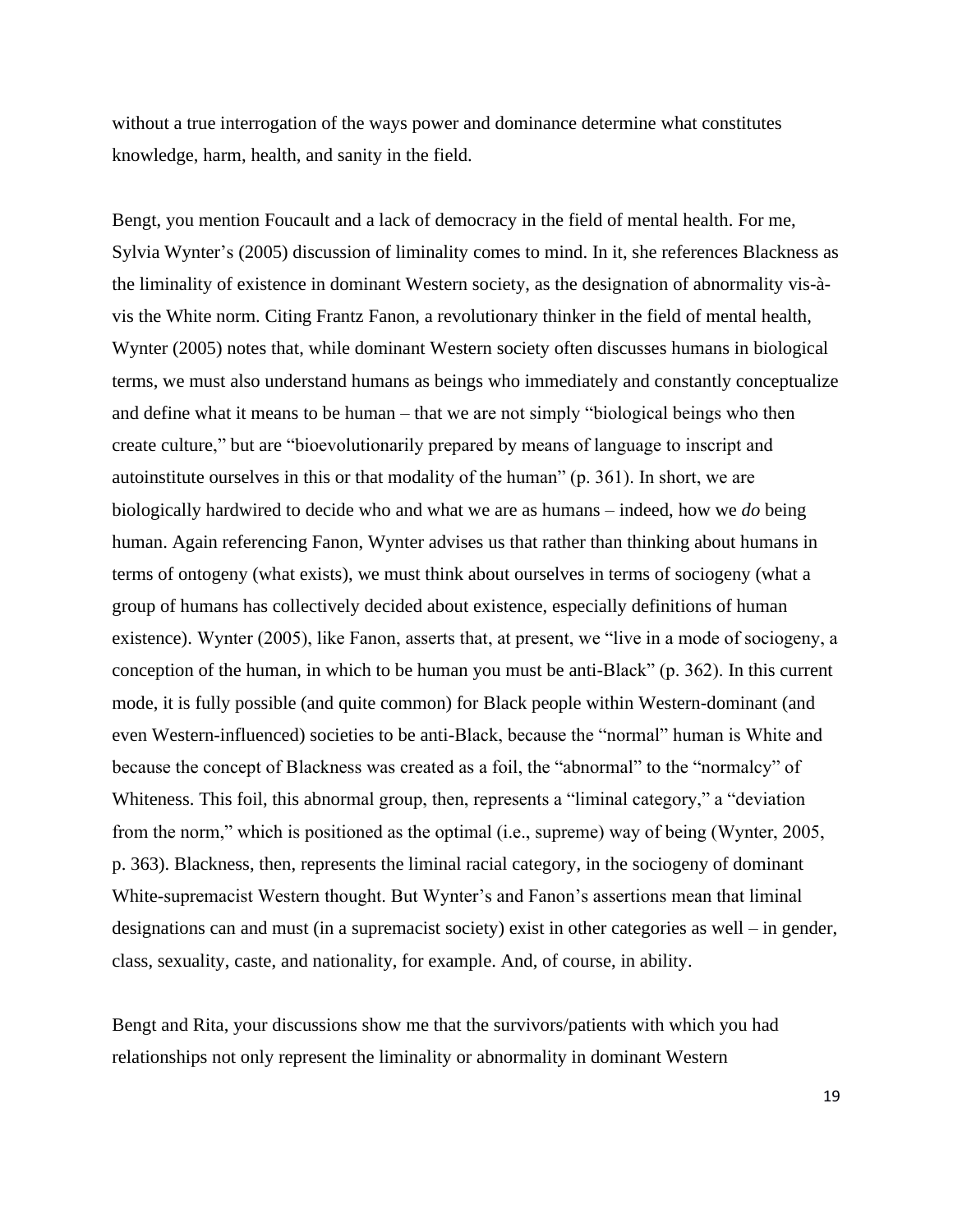conceptualizations of able-bodied-ness, but that there is a specific way that Western society is supposed to treat the liminal or abnormal: dehumanization. This pattern of treatment makes sense, as those in liminal designations literally fall outside of dominant Western conceptualization of what it means to be a "normal" human, and, thus, these "abnormal" humans do not have to be treated in the same ways as "normal" humans do. I'm particularly thinking of your thoughts about missing democracy here, Bengt: I don't see it so much as a lack of democracy, but an assumption that liminal beings' considerations aren't even worthy of inclusion. When we understand the inhumane ways that people with the designations are treated, or the inhumane living experiences of these peoples, I believe what we're actually acknowledging the disparities between how the "abnormal" and "normal" peoples in the applicable categories are treated, how the "abnormal" and "normal" people live. For the ways that the "normal" people live better lives is only relative to how much the liminal people live worse ones – the lives of the normal/dominant peoples are not inherently good or desirable.

And while I am not interested in an Oppression Olympics, there are, of course, implications for whether one's minoritized social designation – and, thus, one's abnormality or liminality – is something that is perceived as changeable or unchangeable. Some, then, can "get better" (i.e., become more "normal") – in the categories of class or *some* disabilities, for example. Others cannot – such as in the categories of other disabilities, or sexuality, gender, or race. Even when it's possible, the path to "getting better," of course, is antithetical to what actually feels safe or good for us – whether it's forgetting our languages or belief systems, engaging in physically or environmentally toxic practices, or having to submit our mind and/or bodies to institutions in order to be retrained/reformed/reformatted. Getting better is not actually getting better, then. It's getting reprogrammed.

Rita, that brings me to the difficulty you've been having in connection to your work. I'm thinking of your words that mental health care takes a "unique form" in any society, and, for what little qualification I have to do so, I completely agree. I also wonder if those of us that are able to exist in Western dominant societies are *actually* mentally healthy. What must we do, psychologically speaking, to make it through the days that require our dominance or subjugation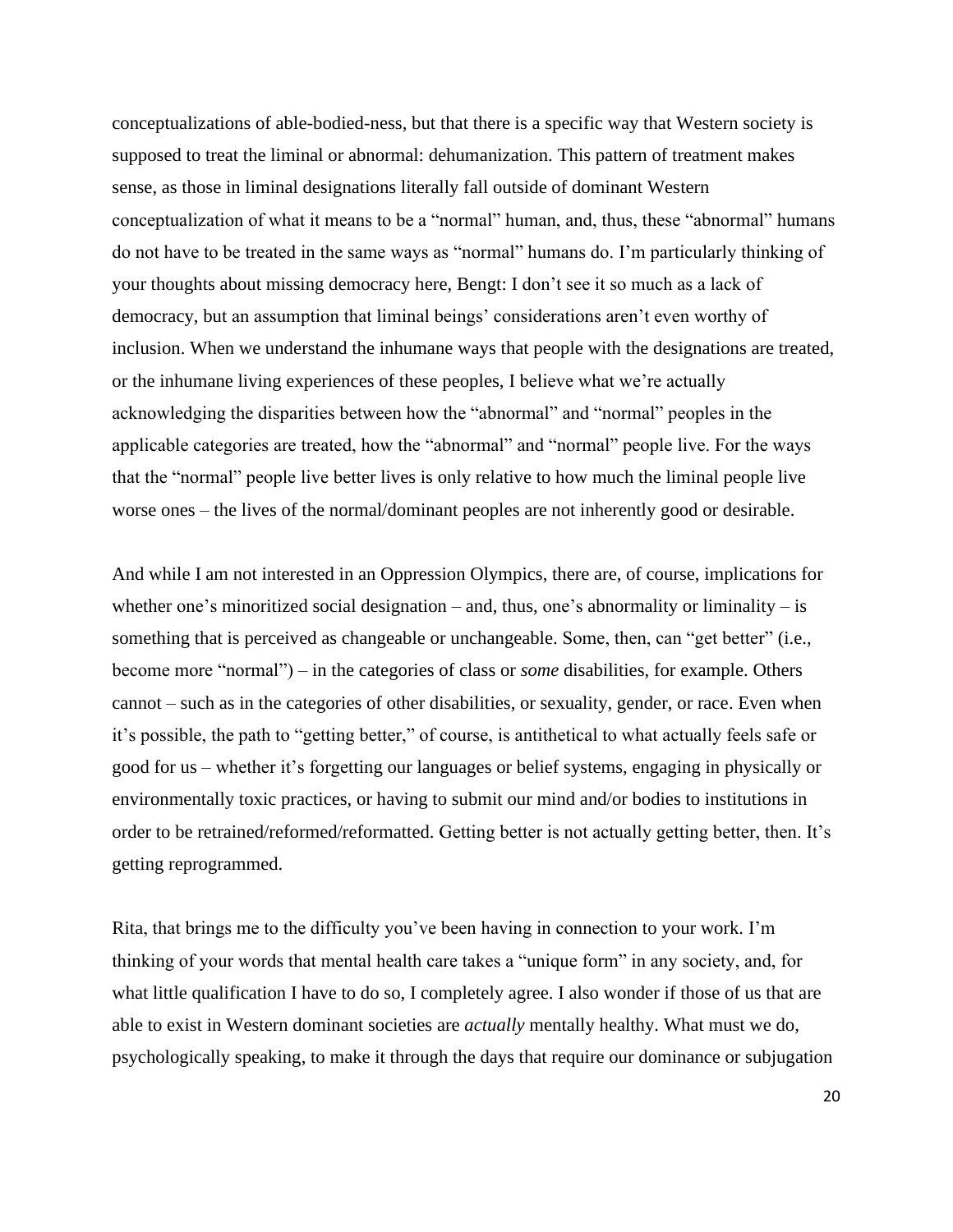every waking moment, whether or not we are aware of or can acknowledge it? In what ways must we disconnect from each other and the planet in order to survive? How could that disconnection possible be healthy for us? What if there are ways of mental, physical, and emotional health that are completely unknown to us due to the seemingly-pervasive dominance of a Western system that tells us health can only mean certain things and can only present in certain ways?

When you speak of the lack of participants that you had hoped for, I am moved by your thought that, because they are aware of the different cages in which dominant society has already placed them, they may be averse to participating in your project; I infer here that you assume they are associating you and/or your institution with those historical cages. This is an honest and vulnerable thought, and I honor your willingness to share it here. It reminds me of Bengt's question: "Do we make a difference… or is another way of legalizing new forms of oppression?" Both of your musings, I believe, scratch at the surface of the painful history of systemic Western dominance and oppression within the institution/practice of medicine. It reminds me that, for many liminal peoples, Western understandings of health are not beneficial at all, but in fact seek to cut off/cut out anything that cannot be construed as normal in a society whose concept of normalcy is based on erasure, exclusion, and extinction.

When health means oppression, it is not truly health. And we should not want it.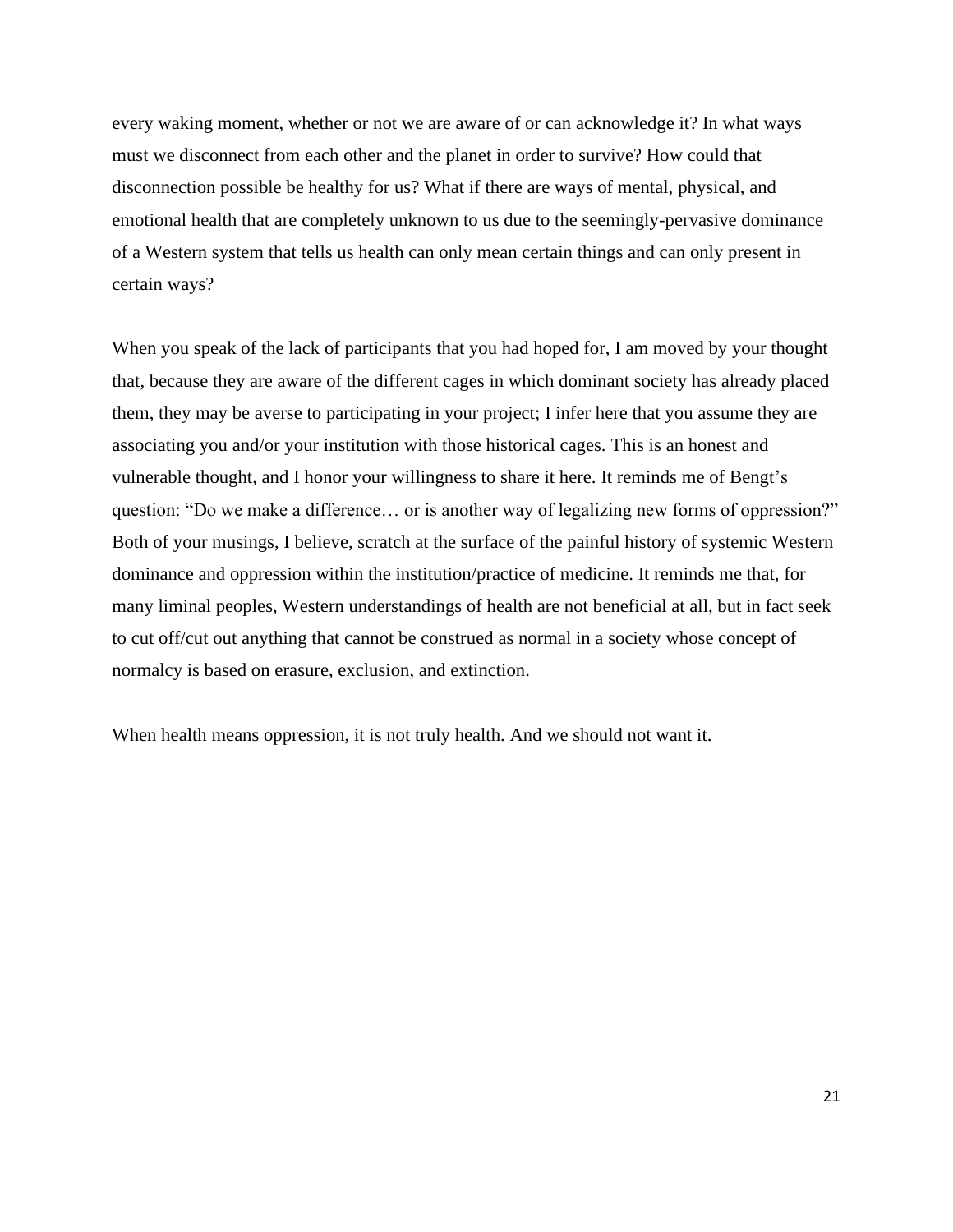Literature:

Adams, T. E., Ellis, C., & Jones, S. H. (2017). Autoethnography In J. Matthes (General Editor), C.S. Davis and R. F. Potter (Associate Editors) *The international encyclopedia of communication research methods*, pp. 1-11.

Aure, M. (2019). Hit by a stroke: an autoethnographic analysis of intergenerational care across geographical distances. In P. Naskali, J. Harbison & S. Begum (Eds.), New Challenges to Ageing in the Rural North. International Perspectives on Aging, vol 22 (pp. 147-157). Springer, Cham. [https://doi.org/10.1007/978-3-030-20603-1\\_9.](https://doi.org/10.1007/978-3-030-20603-1_9)

Blix, B. H., Hamran, T., & Normann, H. K. (2013). Struggles of being and becoming: A dialogical narrative analysis of the life stories of Sami elderly. *Journal of aging studies*, *27*(3), 264-275.

Borland, Katherine "'That's Not What I Said': Interpretive Conflict in Oral Narrative Research". In *Women's Words: The Feminist Practice of Oral History*, edited by Sherna Berger Gluck and Daphne Patai, 63-76. New York: Routledge, 1991.

Code, Lorraine. "Taking Subjectivity into Account." In *Feminist Epistemologies*, ed. Linda Alcoff and Elizabeth Potter, 15-48. New York: Routledge, 1993.

Dagsvold, I., Møllersen, S., & Stordahl, V. (2016). "You never know who are Sami or speak Sami" Clinicians' experiences with language-appropriate care to Sami-speaking patients in outpatient mental health clinics in Northern Norway. *International journal of circumpolar health*, *75*(1), 32588.

Deegan, P. (2000). Hvordan vinne tilbake egenverdet etter å ha fått en diagnose? (How to win back your self-worth after having get a diagnosis?) *Dialog*, nr. 2–3, 96−103.

Denzin, N. K., & Lincoln, Y. S. (2005). Introduction: The discipline and practice of qualitative research, pp. 1- 43 In N.K. Denzin& Y.S. Lincoln (2013). *Collecting and interpreting qualitative materials* (Vol. 4). Sage.

Dwyer, Owen J. and John Paul Jones, III. "White Socio-Spatial Epistemology." *Social & Cultural Geography* 1, 2000: 209-221.

Foucault, M. (1967). *Madness and Civilization: A History of Insanity in the Age of Reason*.

London: Tavistock/Routledge.

Fanon, Frantz. *Black Skin, White Masks.* New York: Grove Press, 1952/2008.

Gøtzsche, P.C. (2014). *Dødelig medicin og organiseret kriminalitet*. (Deadly medicine and organized crime). Oslo: Abstrakt forlag.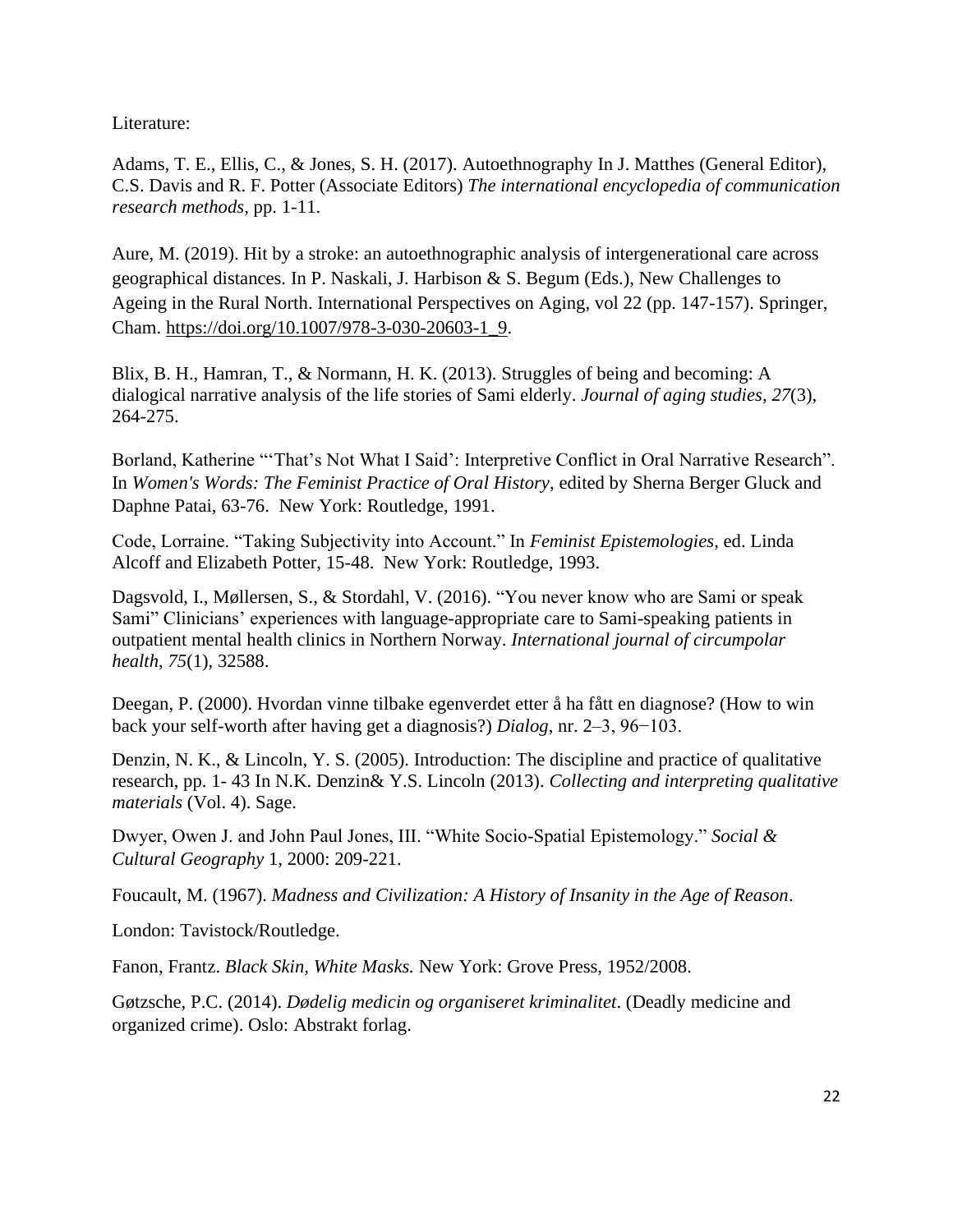Hartman, S. V. (1997). *Scenes of subjection: Terror, slavery, and self-making in nineteenthcentury America*. New York: Oxford University Press.

Hartman, Saidiya and Frank B. Wilderson, III. "The Position of the Unthought." *Qui Parle* 13, no. 2 (Spring/Summer 2003): 183-201.

Kirmayer, L. J. (2000). Broken narratives. In C.Mattingly and L.C.Garro (2000) *Narrative and the cultural construction of illness and healing*, University of California Press, p.153-180.

Laslett, B. (1999). Personal narratives as sociology. *Contemporary Sociolog*y, 28(4), 391-401.

Limes-Taylor Henderson, K. (2019). "'I had never been at home in the world': A Case for Black Indigenism." *Curriculum Inquiry* 49, no. 1, pp. 44-64.

Limes-Taylor Henderson, K. (2018). "'Contingent Beings': On White Supremacy and an Islamic Framework." *Thresholds in Education* 41, no. 2, pp.101-117.

Limes-Taylor Henderson, K. (2017). "On Academic Repression, Blackness, and Storytelling as Resistance." *Fighting Academic Repression and Neoliberal Education: Resistance, Reclaiming, Organizing, and Black Lives Matter in Education* in S. R Steinberg, A. J., Nocella II, & E. Juergensmeyer. (Eds.)., pp. 217-236. Peter Lang Incorporated, International Academic Publishers.

Limes Taylor Henderson, K. (2016). One Hundred and Sixteenth: One Family's Education. Thesis, College of Education and Human development, Georgia State University.

Limes-Taylor Henderson, K., & Esposito, J. (2019). Using others in the nicest way possible: On colonial and academic practice (s), and an ethic of humility. *Qualitative Inquiry*, *25*(9-10), 876- 889.

Minde, G. T., & Nymo, R. (2016) In M.A. Hart, A.D. Burton, K.Hart, G.Rowe, D. Halonen & Y. Popana (editors). *International Indigenous Voices in Social Work.* Open the Medical Room: How Indigenous Patients' Cultural Knowledge Appears in the Meetings with the Health Care Providers during the Rehabilitation Process, pp.83- 101.Cambridge Scholars Publishing.

Ministry of Labor and Social Affairs (2000-2001), Report no.55 On Sami politics. Oslo: Arbeids- og sosialdepartementet.

Mills, Charles W. "White Ignorance." In *Race and Epistemologies of Ignorance*, edited by Shannon Sullivan and Nancy Tuana, 13-28. Albany: State University of New York Press, 2007.

Nyttingnes, O., Ruud, T., & Rugkåsa, J. (2016). 'It's unbelievably humiliating'—Patients' expressions of negative effects of coercion in mental health care. *International journal of law and psychiatry*, *49*, 147-153.

Puras, D. (2017). *Report of the Special Rapporteur on the right of everyone to the enjoyment of the highest attainable standard of physical and mental health to the UN General Assembly on the*